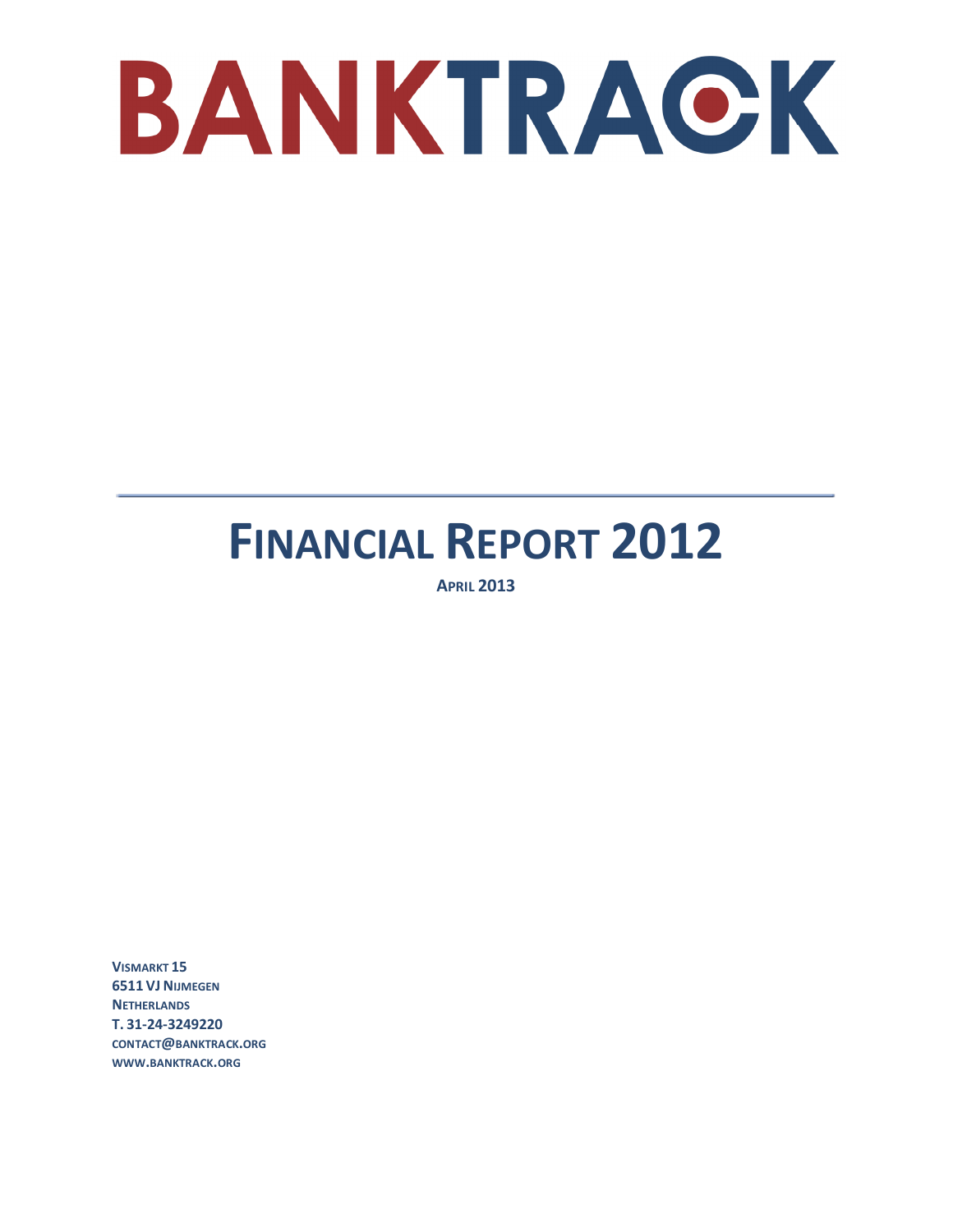### **CONTENT**

 $\bullet$ 

#### **CONTACT:**

JOHAN FRIJNS **BANKTRACK** VISMARKT 15 6511 VJ NIJMEGEN **NETHERLANDS** JOHAN@BANKTRACK.ORG 31-24-3249220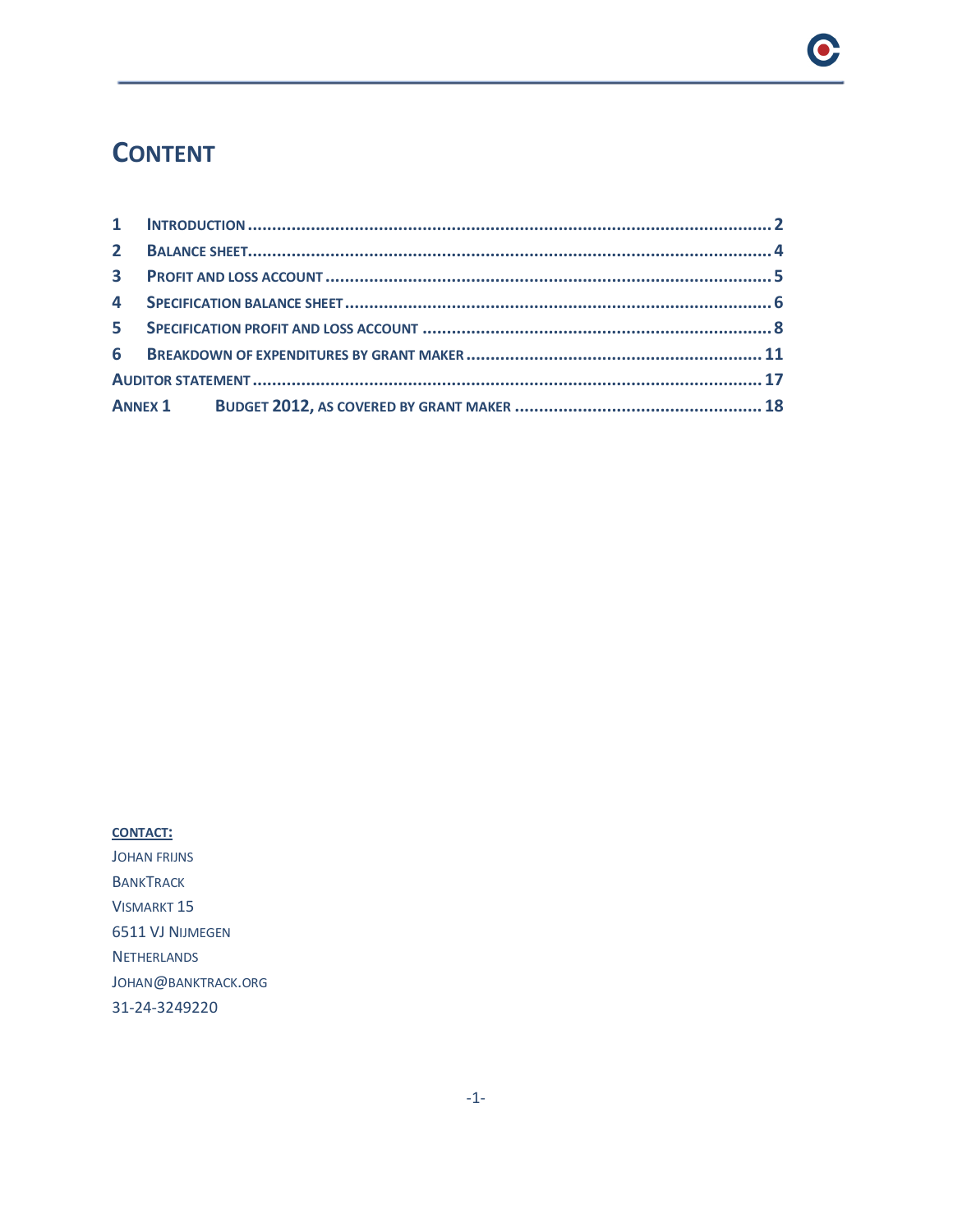### **1 INTRODUCTION**

2012 was a year of change and further development for BankTrack. With the endorsement of our Strategic plan 2012-2014 in April 2012, our 36 member groups once more committed themselves to pool their capacity and resources together with the aim to systematically and meticulously track the policy developments and business decisions of leading international banks.

The new framework provided by this plan, backed up with sufficient funding to start implementing it over the course of the year, proved to be of great help in this collective effort to hold the banking sector accountable. For example, it allowed us to expand the number of banks and controversial deals that we keep under surveillance and to map out trends in finance in key sectors such as the oil, gas and coal industry and the nuclear sector. Our member groups continued to engage with numerous banks on the sustainability impact of their lending and investment policies, whereas the network almost by tradition led wider NGO efforts to further strengthen the Equator Principles. On an organisational note, we were able to further strengthen our network, this by developing a robust online -internal- training programme that we then used to conduct campaigners trainings in Brazil, Russia and China. More information on all our work can be found in our annual report 2012, forthcoming.

While 2012 was therefore a productive year, Unfortunately, towards the end of the year, the secretariat also encountered some obstacles; it proved more difficult than expected to secure sufficient funding for 2013 and beyond, which forced us to trim down our costs and terminate a number of staff positions. As a result, we finished the year with a secretariat half the size of when we began, way below what is needed to adequately coordinate our ever growing network. At the time of writing –March 2013- we this funding gap is not yet resolved, which puts restraints on our capacity and activities as we proceed.

#### **STAFFING AT SECRETARIAT**

The secretariat started 2012 with a team of seven persons. At the end of the year, BankTrack directly employed a team of three, with an additional campaign coordinator part of our team but formally employed by our member group Les Amis de la Terre in France. This brings the total staff capacity early 2013 at 2.9 fte, down from 5.1 at the end of 2011 and substantially below what is needed to adequately run the secretariat. Provided we will find sufficient funds, we aim to expand staff in 2013 with two paid positions plus a number of interns and volunteers.

#### **SALARY POLICY**

BankTrack is following the Dutch 'CAO Welzijn' as guidance for its salary policy, as far as our financial situation permits us to do so. All secretariat staff is paid according to our 'salary policy', updated yearly to take changes in legislation and new agreements within our steering committee into account. Compared to 2011 there have been no substantial changes in this policy other than increases in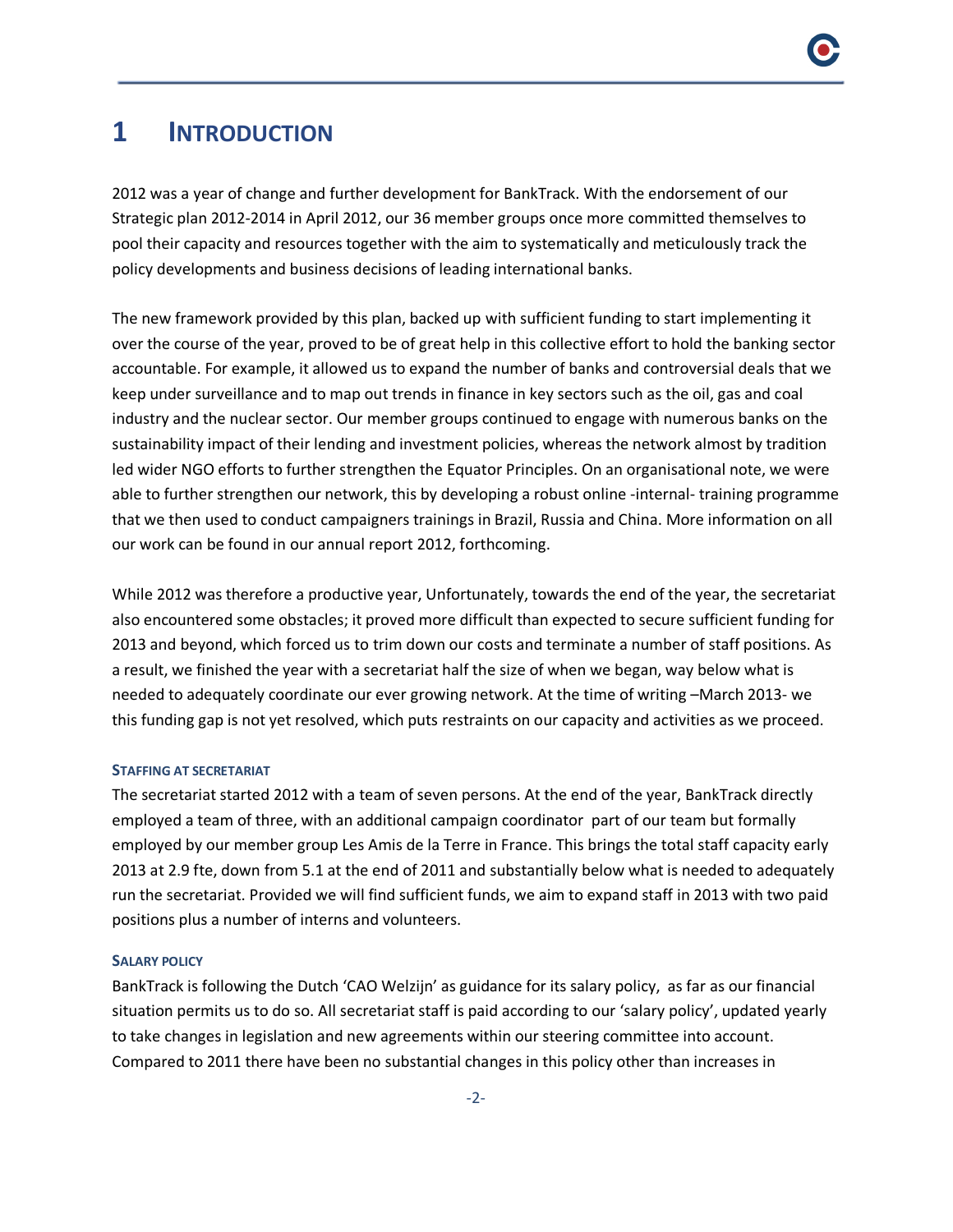periodicals in line with the salary tables of the CAO Welzijn. In 2013, the salary policy will be integrated into the comprehensive management manual of BankTrack, forthcoming.

### **FINANCIAL SUPPORT AND CHALLENGES**

We are grateful for the financial support that we have received from the core group of funders that has stood with us for many years now. The Mott Foundation (supporting us since 2003), Oxfam Novib (since 2004) the Sigrid Rausing Trust (since 2007) in 2012 all provided us with multi-year general purpose grants. In addition, the Netherlands based Adessium Foundation provided us with a project grant to help us strengthen BankTrack in the so called BRIC countries (Brazil, Russia, India, China). We also used part of the project grant already obtained from the JMG Foundation in 2011 to finance a training for Chinese NGOs.

For 2013 we are faced with more challenges in securing our income. The support received from the Adessium foundation in 2012 was not extended into 2013, leading to a drop of 100.000 euro in our initial projected income for 2013. Our other core funders consider providing grants on a one year basis instead of multi-year support, leading to greater insecurity of our funding base. Faced with these developments, coordinator and steering committee of BankTrack are currently exploring how we can further diversify our income base for the years to come. Options include seeking support from new funders, actively soliciting donations, increase the direct contributions from our members, and inviting voluntary fees for services delivered to external parties.

### **FINANCIAL RESERVES**

Despite the funding constraints encountered at the end of the year, we have managed to increase our general reserves to 111.513 euro, an increase of 16.385 euro compared to the end of 2011 (95.128 euro). This is in line with our target to increase our reserves with 15.000 euro per year, mainly through membership contributions. Having these reserves in place allows us to cover salary costs of our staff for at least one year and implement most of our work plans, even if there were to be a reduction in our income in 2013. Our target for end 2014 remains to have secured a reserve of 140.000 euro.

Nijmegen, April 2013

gele

Johan Frijns, Director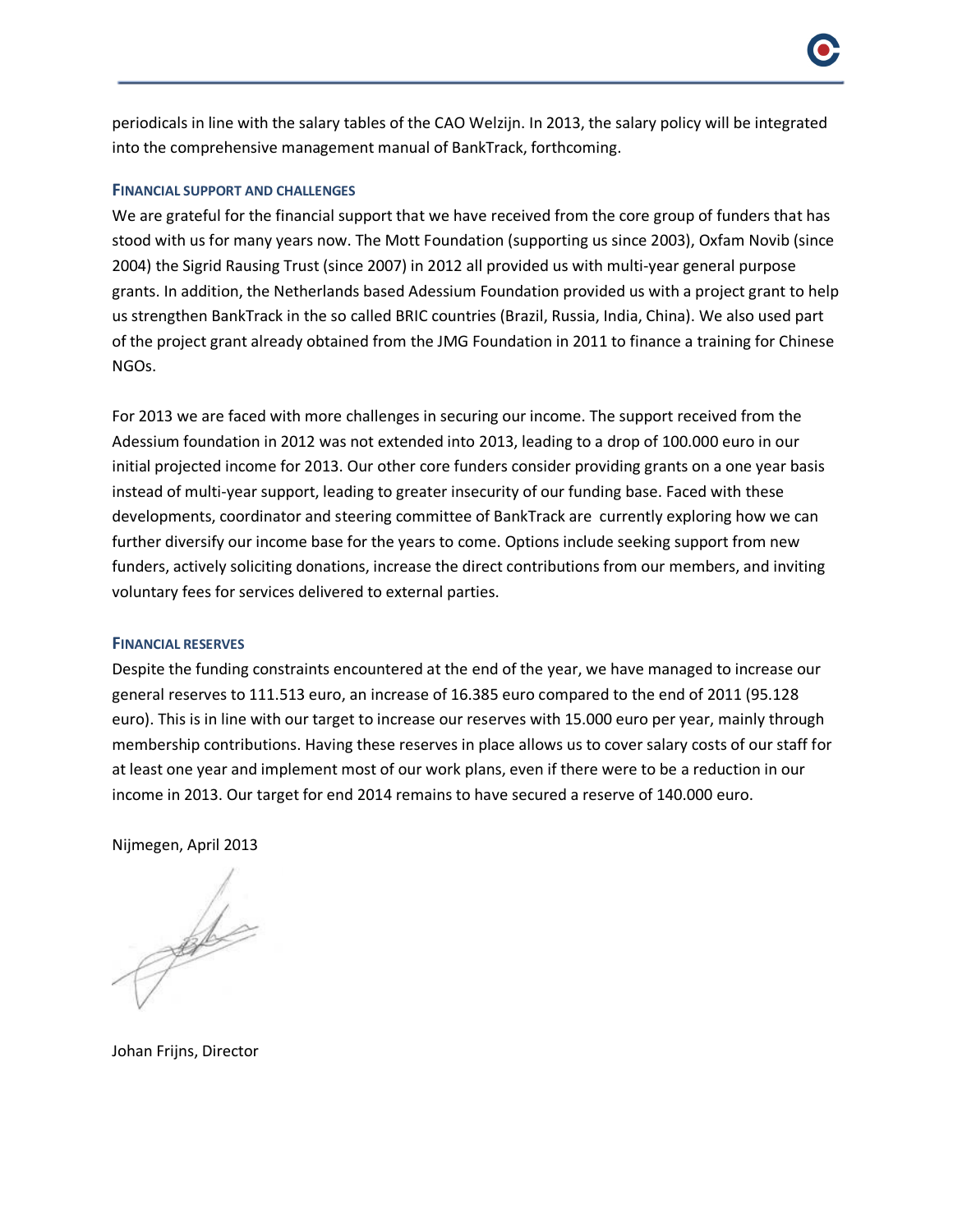# **2 BALANCE SHEET**

|                                       |                | <b>December 31, 2012</b> |         | December 31, 2011 |         |
|---------------------------------------|----------------|--------------------------|---------|-------------------|---------|
| <b>CURRENT ASSETS</b>                 |                |                          |         |                   |         |
|                                       | Specification* |                          |         |                   |         |
| <b>Fixed assets</b>                   |                |                          |         |                   |         |
| Tangible fixed assets                 | $*_{1}$        | 1.970                    |         | 2.847             |         |
|                                       |                |                          | 1.970   |                   | 2.847   |
|                                       |                |                          |         |                   |         |
| Claims                                |                |                          |         |                   |         |
| Deposits                              | 2              | 2.300                    |         | 2.300             |         |
| Paid in advance                       | $\overline{3}$ |                          |         | 251               |         |
| Accounts receivable                   | 4              |                          |         | 1.987             |         |
|                                       |                |                          | 2.300   |                   | 4.539   |
| <b>Cash at banks</b>                  | 5              |                          | 171.414 |                   | 309.980 |
|                                       |                |                          | 175.684 |                   | 317.365 |
|                                       |                |                          |         |                   |         |
|                                       |                |                          |         |                   |         |
|                                       |                | December 31, 2012        |         | December 31, 2011 |         |
| <b>CURRENT LIABILITIES</b>            |                |                          |         |                   |         |
| <b>General reserve account</b>        |                |                          |         |                   |         |
| Reserve value at January 1            |                | 95.128                   |         | 76.520            |         |
| Balance financial year                |                | 16.385                   |         | 18.608            |         |
|                                       |                |                          | 111.513 |                   | 95.128  |
|                                       |                |                          |         |                   |         |
| Projects reserve account              |                |                          |         |                   |         |
| Reservations long term income         | 6              | 48.331                   |         | 115.531           |         |
| Reservations ongoing projects         | $\overline{7}$ | 3.000                    |         | 3.500             |         |
|                                       |                |                          | 51.331  |                   | 119.031 |
|                                       |                |                          |         |                   |         |
| <b>Accounts payable</b>               |                |                          |         |                   |         |
| Received in advance                   | 8              |                          |         | 70.000            |         |
| Salaries, taxes, social contributions | 9              | 9.201                    |         | 13.819            |         |
| Remaining accounts payable            | 10             | 3.638                    |         | 19.387            |         |
|                                       |                |                          |         |                   |         |
|                                       |                |                          | 12.839  |                   | 103.206 |
|                                       |                |                          | 175.684 |                   | 317.365 |
|                                       |                |                          | 0,00    |                   | 0,00    |

\* see 'specification balance sheet'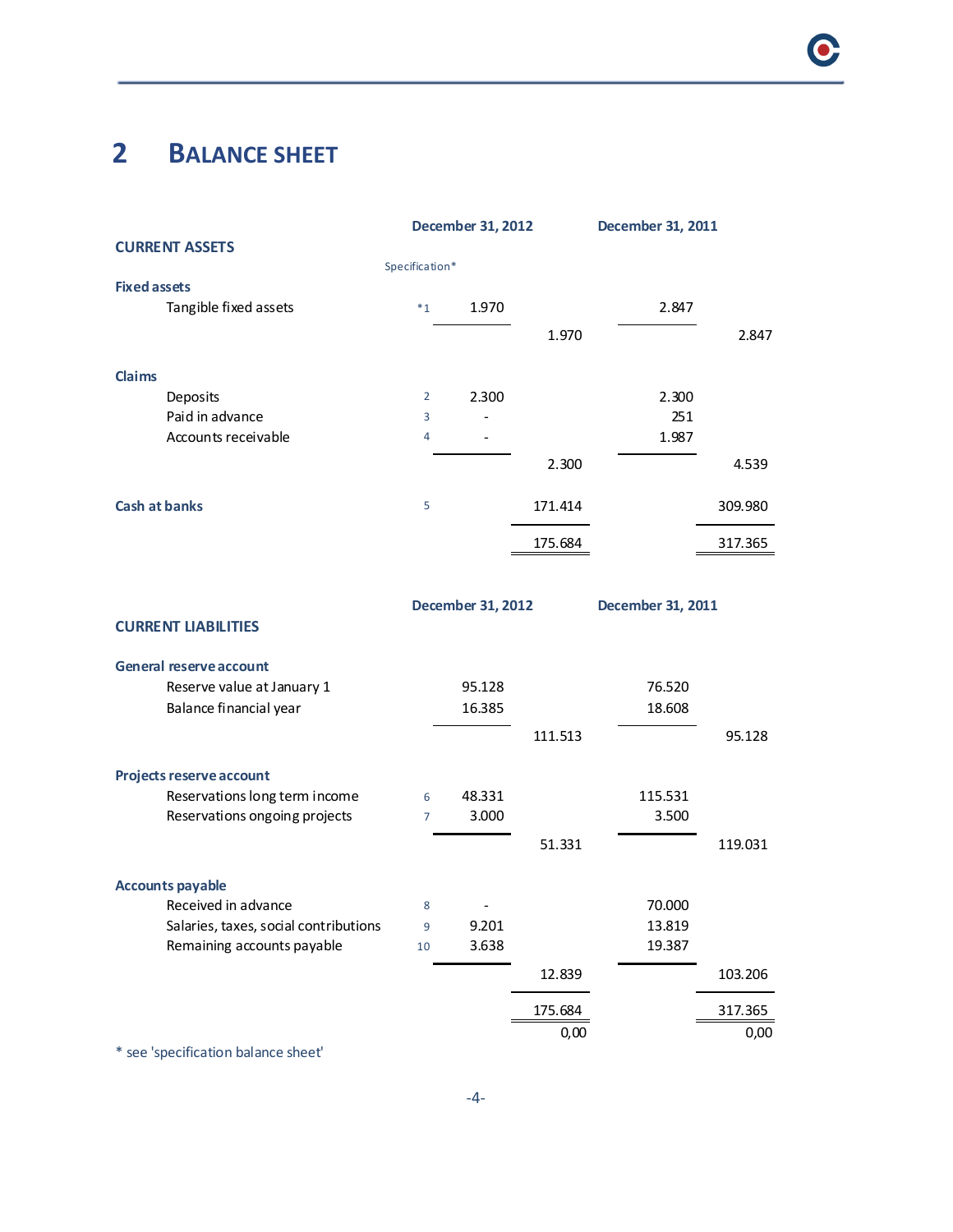# **3 PROFIT AND LOSS ACCOUNT**

|                               |                | 2012    |         | 2011    |         |
|-------------------------------|----------------|---------|---------|---------|---------|
| <b>INCOME</b>                 | Specification* |         |         |         |         |
| Grants                        | $\mathbf{1}$   | 393.583 |         | 339.070 |         |
| interest earnings             | $\overline{2}$ | 5.610   |         | 3.760   |         |
| other income                  | 3              | 10.775  |         | 15.456  |         |
|                               |                |         | 409.968 |         | 358.287 |
| Total income                  |                |         | 409.968 |         | 358.287 |
|                               |                |         |         |         |         |
|                               |                | 2012    |         | 2011    |         |
| <b>EXPENDITURES</b>           |                |         |         |         |         |
| <b>1. ORGANISATION</b>        |                |         |         |         |         |
| 1.1&1.2 Staff                 |                |         |         |         |         |
| Staff costs                   | $\overline{4}$ |         | 244.695 |         | 212.202 |
| 1.3 Secretariat               |                |         |         |         |         |
| Housing costs                 | $\overline{5}$ | 10.761  |         | 11.571  |         |
| Secretariat                   | 6              | 29.378  |         | 36.449  |         |
| Depreciation equipment        |                | 2.455   |         | 3.846   |         |
|                               |                |         | 42.595  |         | 51.866  |
| <b>2. WORK AREAS</b>          |                |         |         |         |         |
| 2.1 Network development       | 7              | 76.576  |         | 28.491  |         |
| 2.2 Bank focused campaigns    | 8              | 24.906  |         | 23.954  |         |
| 2.3 Project focused campaigns | 9              | 2.250   |         | 3.761   |         |
| 2.4 Issue focused campaigns   | 10             | 2.562   |         | 19.405  |         |
|                               |                |         | 106.293 |         | 75.611  |
| Total expenditures            |                |         | 393.583 |         | 339.678 |
| <b>Result</b>                 |                |         | 16.385  |         | 18.608  |
|                               |                |         | 409.968 |         | 358.287 |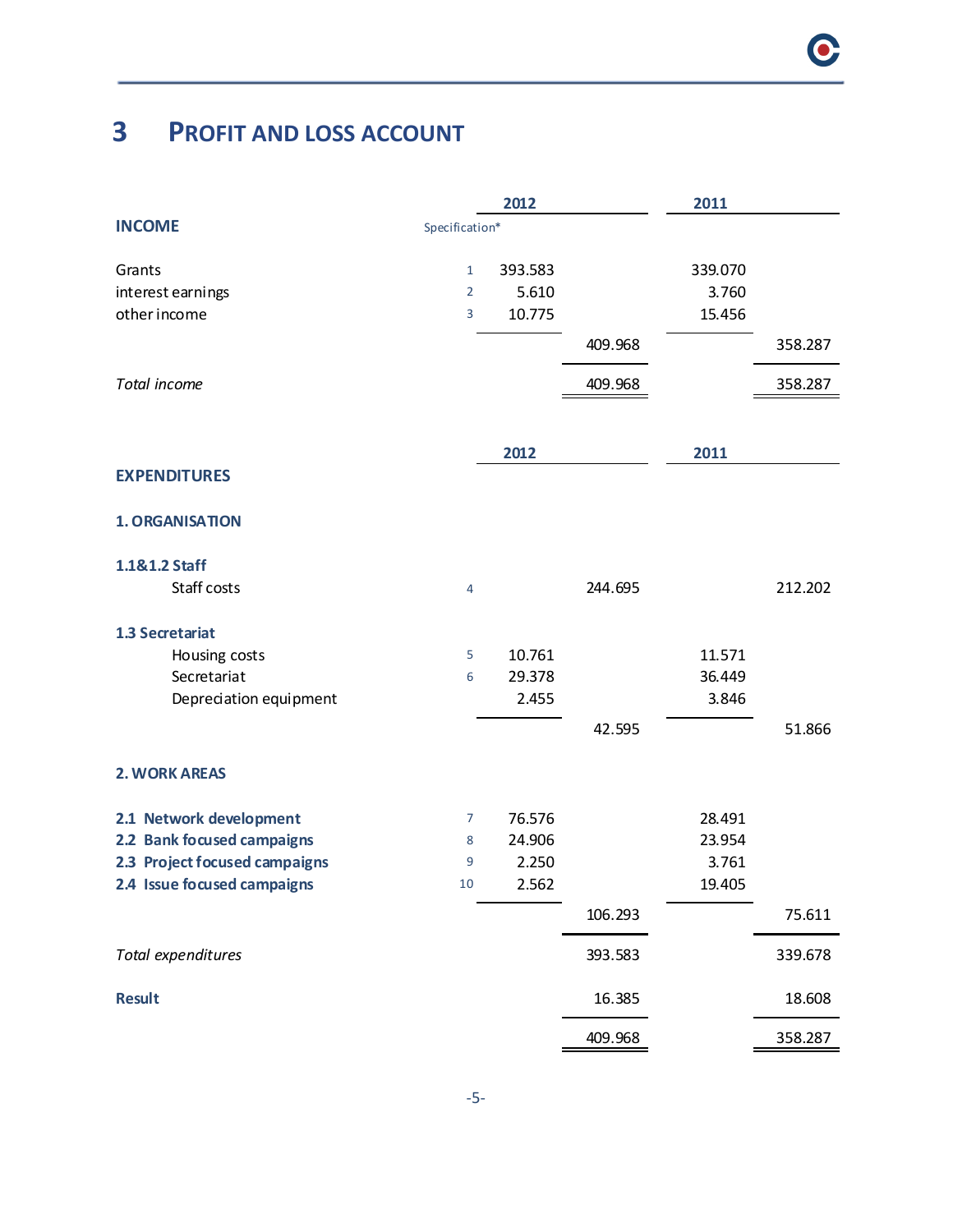# **4 SPECIFICATION BALANCE SHEET**

### **CURRENT ASSETS**

| 1 Tangible fixed assets        | inventory                | computers |                          | total   |
|--------------------------------|--------------------------|-----------|--------------------------|---------|
| Purchase value Dec 31, 2011    | 5.055                    | 11.502    |                          | 16.557  |
| Depreciation till Dec 31, 2011 | $4.591 -$                | $9.119 -$ |                          | 13.710- |
| Book value Dec 31, 2011        | 464                      | 2.383     |                          | 2.847   |
| Investments 2012               |                          | 1.578     |                          | 1.578   |
| Depreciation 2012              | 464-                     | 1.991-    |                          | 2.455-  |
| Book value Dec 31, 2012        |                          | 1.970     |                          | 1.970   |
|                                | <b>December 31, 2012</b> |           | <b>December 31, 2011</b> |         |
| 2 Deposits                     |                          |           |                          |         |
| Deposit rent                   |                          | 2.300     |                          | 2.300   |
| 3 Paid in advance              |                          |           |                          |         |
| Div. office costs              |                          |           | 251                      |         |
|                                |                          |           |                          | 251     |
|                                |                          |           |                          |         |
| 4 Accounts receivable          |                          |           |                          |         |
| Network contributions          |                          |           | 1.600                    |         |
| Other accounts receiveable     |                          |           | 387                      |         |
|                                |                          |           |                          | 1.987   |
|                                |                          |           |                          |         |
| 5 Cash at banks                |                          |           |                          |         |
| Triodos bank                   | 28.464                   |           | 70.820                   |         |
| Triodos savings account        | 69.951                   |           | 78.200                   |         |
| ASN bank savings account       | 73.000                   |           | 160.960                  |         |
|                                |                          | 171.414   |                          | 309.980 |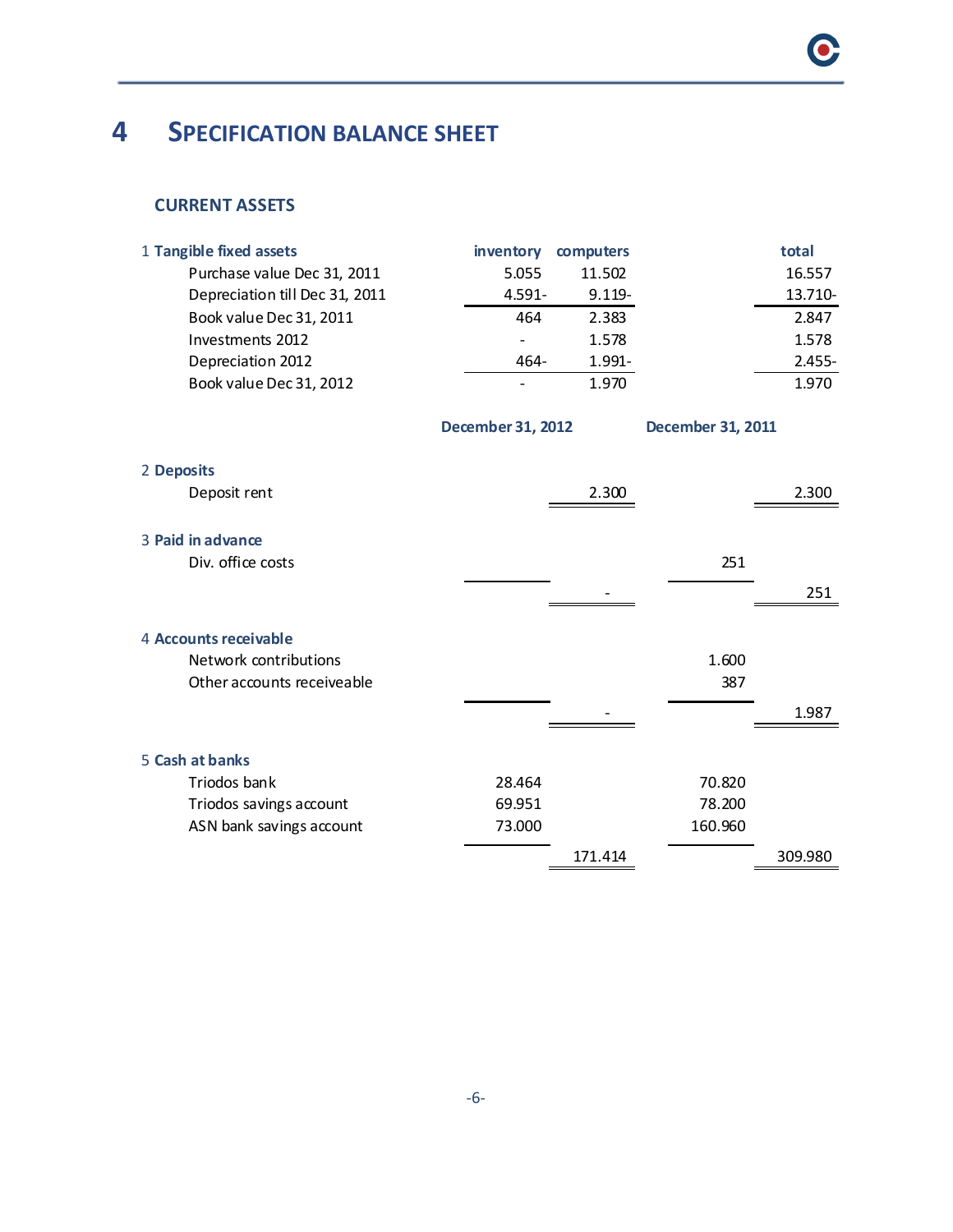### **CURRENT LIABILITIES**

|                                            | <b>December 31, 2012</b> |        | <b>December 31, 2011</b> |         |
|--------------------------------------------|--------------------------|--------|--------------------------|---------|
| 6 Reservations long term income            |                          |        |                          |         |
| <b>CS Mott Foundation</b>                  |                          |        | 70.976                   |         |
| <b>JMG Foundation</b>                      | 7.211                    |        | 32.511                   |         |
| <b>Sigrid Rausing Trust</b>                | 12.011                   |        | 12.044                   |         |
| Oxfam-Novib                                | 29.109                   |        |                          |         |
|                                            |                          | 48.331 |                          | 115.531 |
|                                            |                          |        |                          |         |
| 7 Reservations ongoing projects            |                          |        |                          |         |
| Auditor (est.)                             | 3.000                    |        | 3.500                    |         |
|                                            |                          |        |                          |         |
|                                            |                          | 3.000  |                          | 3.500   |
|                                            |                          |        |                          |         |
| 8 Received in advance                      |                          |        |                          |         |
| Adessium Foundation                        |                          |        | 70.000                   |         |
|                                            |                          |        |                          | 70.000  |
|                                            |                          |        |                          |         |
| 9 Salaries, taxes and social contributions |                          |        |                          |         |
| Reservation holiday supplement             | 3.823                    |        | 5.987                    |         |
| Pay-as-you-earn-income-tax                 | 5.454                    |        | 8.008                    |         |
| Pensions                                   | $75 -$                   |        | $77 -$                   |         |
| Net salaries                               |                          |        | 99-                      |         |
|                                            |                          | 9.201  |                          | 13.819  |
|                                            |                          |        |                          |         |
| 10 Remaining accounts payable              |                          |        |                          |         |
| <b>Staff AdT France</b>                    | 2.296                    |        | 2.935                    |         |
| Other accounts payable                     | 1.342                    |        | 911                      |         |
| VROM-SMOM                                  |                          |        | 13.888                   |         |
| Travel costs strategy meeting              |                          |        | 1.653                    |         |
|                                            |                          | 3.638  |                          | 19.387  |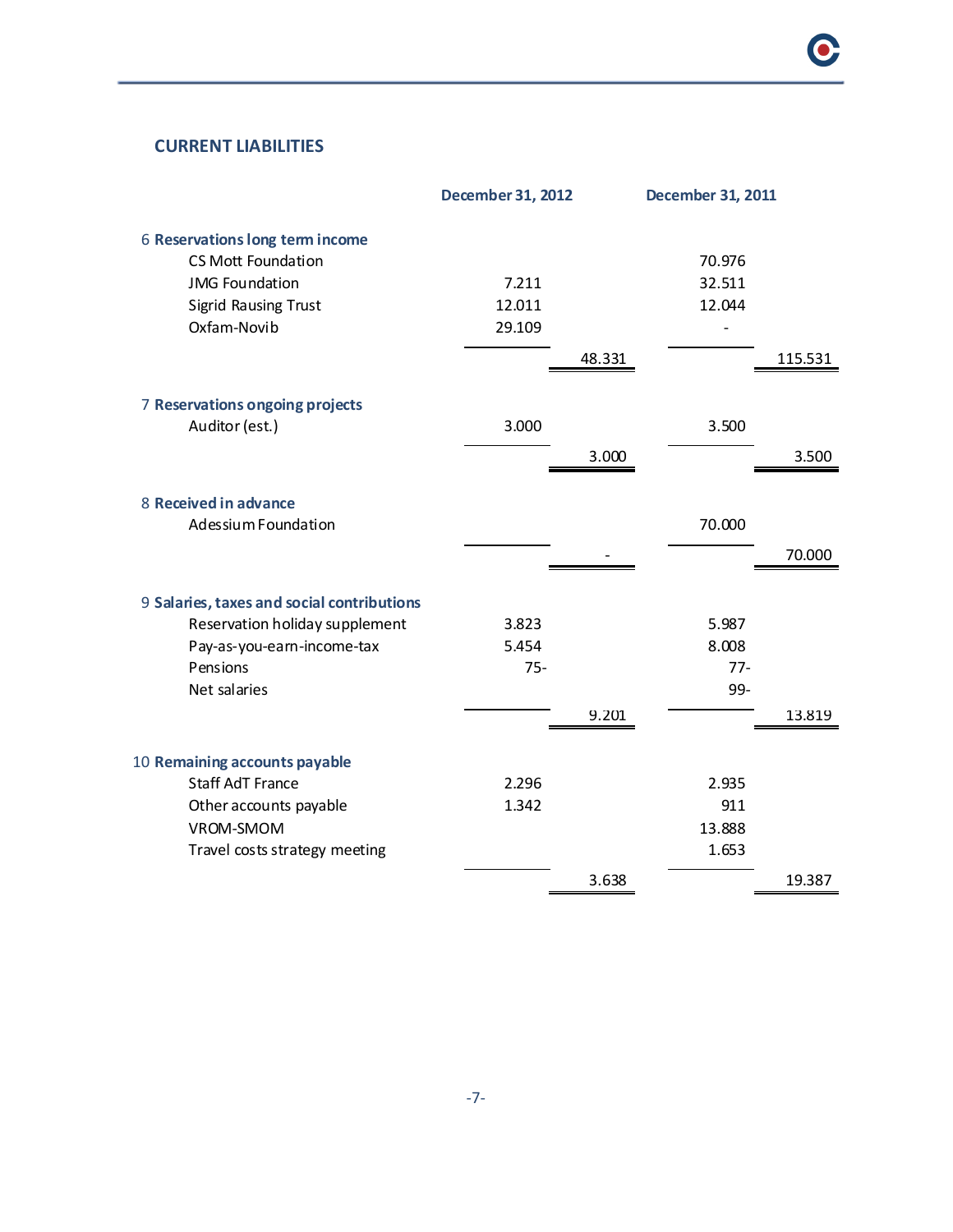# **5 SPECIFICATION PROFIT AND LOSS ACCOUNT**

| <b>INCOME</b>                         | 2012    |         | 2011    |         |
|---------------------------------------|---------|---------|---------|---------|
| 1 Grants                              |         |         |         |         |
| CS Mott Foundation                    | 90.575  |         | 57.929  |         |
| Sigrid Rausing Trust ('10-'12)        | 76.817  |         | 82.140  |         |
| Oxfam Novib ('09-'11)                 | 100.891 |         | 193.421 |         |
| JMG Foundation ('11-'13)              | 25.300  |         | 6.189   |         |
| Adessium Foundation                   | 100.000 |         |         |         |
| VROM (Dutch ministry for environment) |         |         | 608-    |         |
|                                       |         | 393.583 |         | 339.070 |
| 2 Interest earnings                   |         |         |         |         |
| on bank accounts                      | 5.610   |         | 3.760   |         |
|                                       |         | 5.610   |         | 3.760   |
| 3 Other income                        |         |         |         |         |
| Member support, fees                  | 10.700  |         | 12.576  |         |
| income other                          | 75      |         | 2.880   |         |
|                                       |         | 10.775  |         | 15.456  |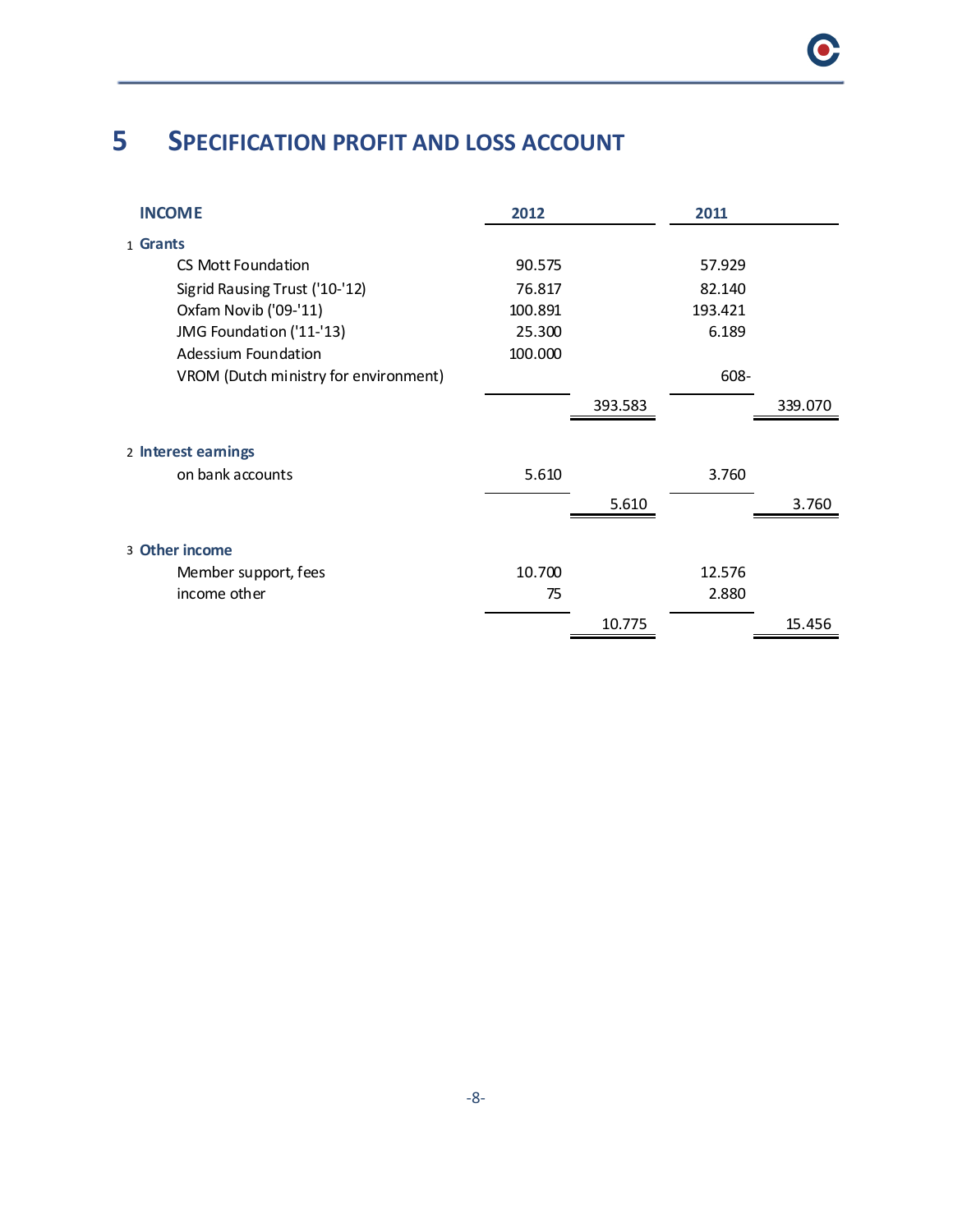| <b>EXPENDITURES</b>                   | 2012      |         | 2011    |         |
|---------------------------------------|-----------|---------|---------|---------|
| <b>1. ORGANISATION</b>                |           |         |         |         |
| 4 1.1 & 1.2 Staff                     |           |         |         |         |
| Gross salaries                        | 161.711   |         | 126.324 |         |
| Social contributions                  | 25.314    |         | 18.144  |         |
| Pension contributions                 | 9.504     |         | 7.789   |         |
| Reservation holiday money             | $2.165 -$ |         | 846     |         |
| Staff commuting costs                 | 9.610     |         | 7.342   |         |
| Premiums health insurance act         | 1.724     |         | 2.385   |         |
| Staff at AdT France                   | 36.800    |         | 40.000  |         |
| Training, education & coaching        | 1.368     |         | 8.686   |         |
| Other staff costs                     | 828       |         | 687     |         |
|                                       |           | 244.695 |         | 212.202 |
| 5 1.3 Housing costs                   |           |         |         |         |
| Rent, housing costs                   | 10.761    |         | 11.571  |         |
|                                       |           | 10.761  |         | 11.571  |
| 6 1.3 Secretariat                     |           |         |         |         |
| <b>Insurances</b>                     | 192       |         | 202     |         |
| Communication costs, hosting          | 3.909     |         | 2.521   |         |
| Supplies                              | 1.756     |         | 3.047   |         |
| Copy, printing                        | 586       |         | 377     |         |
| Representation costs                  | 749       |         | 2.395   |         |
| Documentation                         | 750       |         | 869     |         |
| Other secretariat costs               | 251       |         | 143     |         |
| Travel staff                          | 1.894     |         | 2.211   |         |
| Translations                          | 1.364     |         |         |         |
| IT, website & design                  | 8.797     |         | 19.047  |         |
| Climate compensation fund             |           |         | 1.176   |         |
| Bookkeeping and salary administration | 4.480     |         | 1.239   |         |
| Auditor                               | 1.910     |         | 2.710   |         |

Banking costs 510

36.449 29.378

C

Legal advice 2.314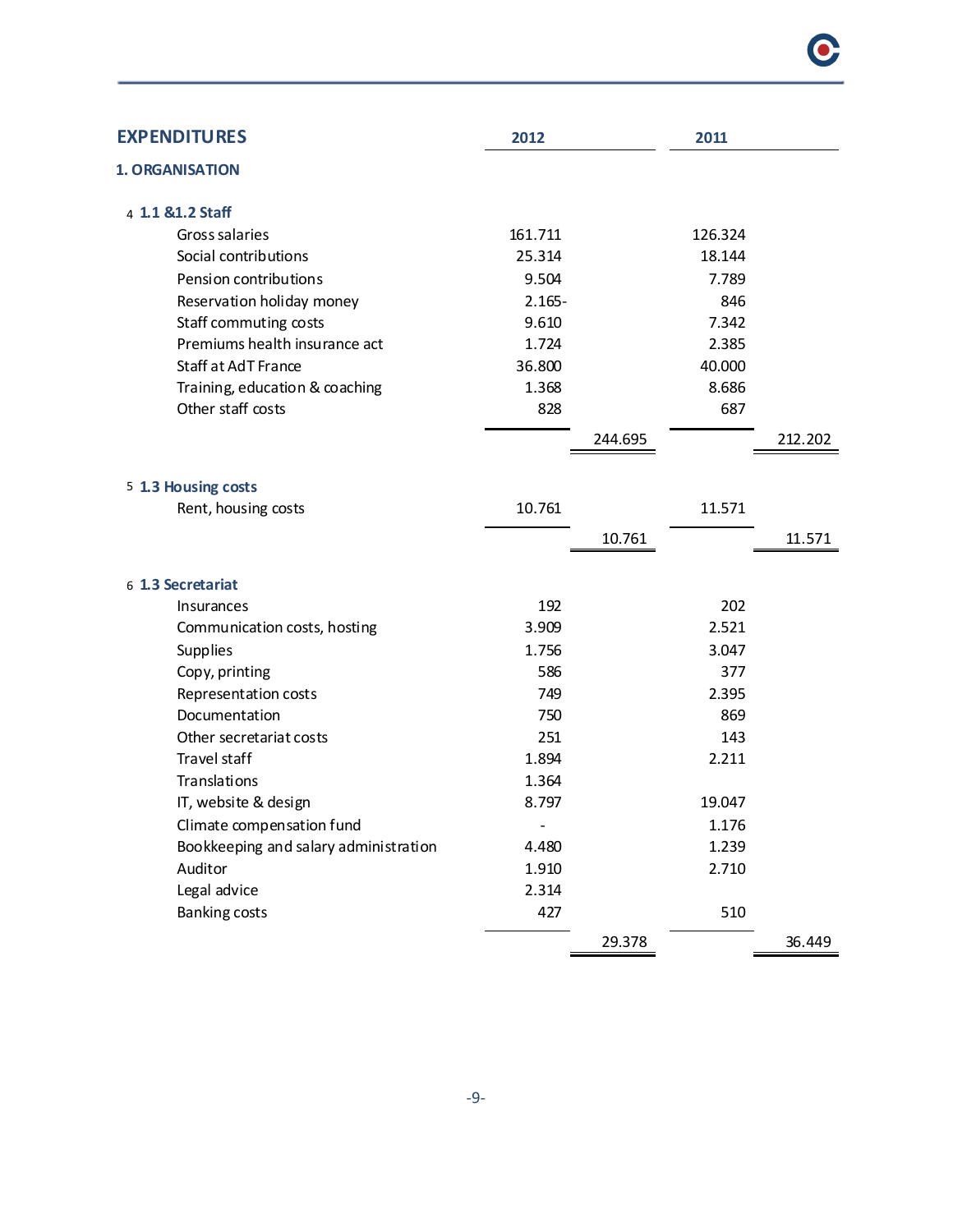| <b>EXPENDITURES (CONTINUED)</b>     | 2012   |        | 2011   |        |
|-------------------------------------|--------|--------|--------|--------|
| <b>2. WORK AREAS</b>                |        |        |        |        |
| 7 2.1 Network development           |        |        |        |        |
| Strategy meetings                   | 2.740  |        | 10.109 |        |
| Training activities, BRIC programme | 73.835 |        | 3.068  |        |
| Outreach and presentation           |        |        | 160    |        |
| External evaluation                 |        |        | 15.153 |        |
|                                     |        | 76.576 |        | 28.491 |
| 8 2.2 Bank focused campaigns        |        |        |        |        |
| Travel bank meetings                | 1.685  |        | 8.004  |        |
| Research and publications           | 23.221 |        | 15.950 |        |
|                                     |        | 24.906 |        | 23.954 |
| 9 2.3 Project focused campaigns     |        |        |        |        |
| Research and publications (SRF)     | 2.250  |        | 3.700  |        |
| Travel and fact finding missions    |        |        | 61     |        |
|                                     |        | 2.250  |        | 3.761  |
| 10 2.4 Issue focused campaigns      |        |        |        |        |
| Travel campaign events              | 2.562  |        | 4.285  |        |
| Research and publications           |        |        | 10.120 |        |
| Support partners, other costs       |        |        | 5.000  |        |
|                                     |        | 2.562  |        | 19.405 |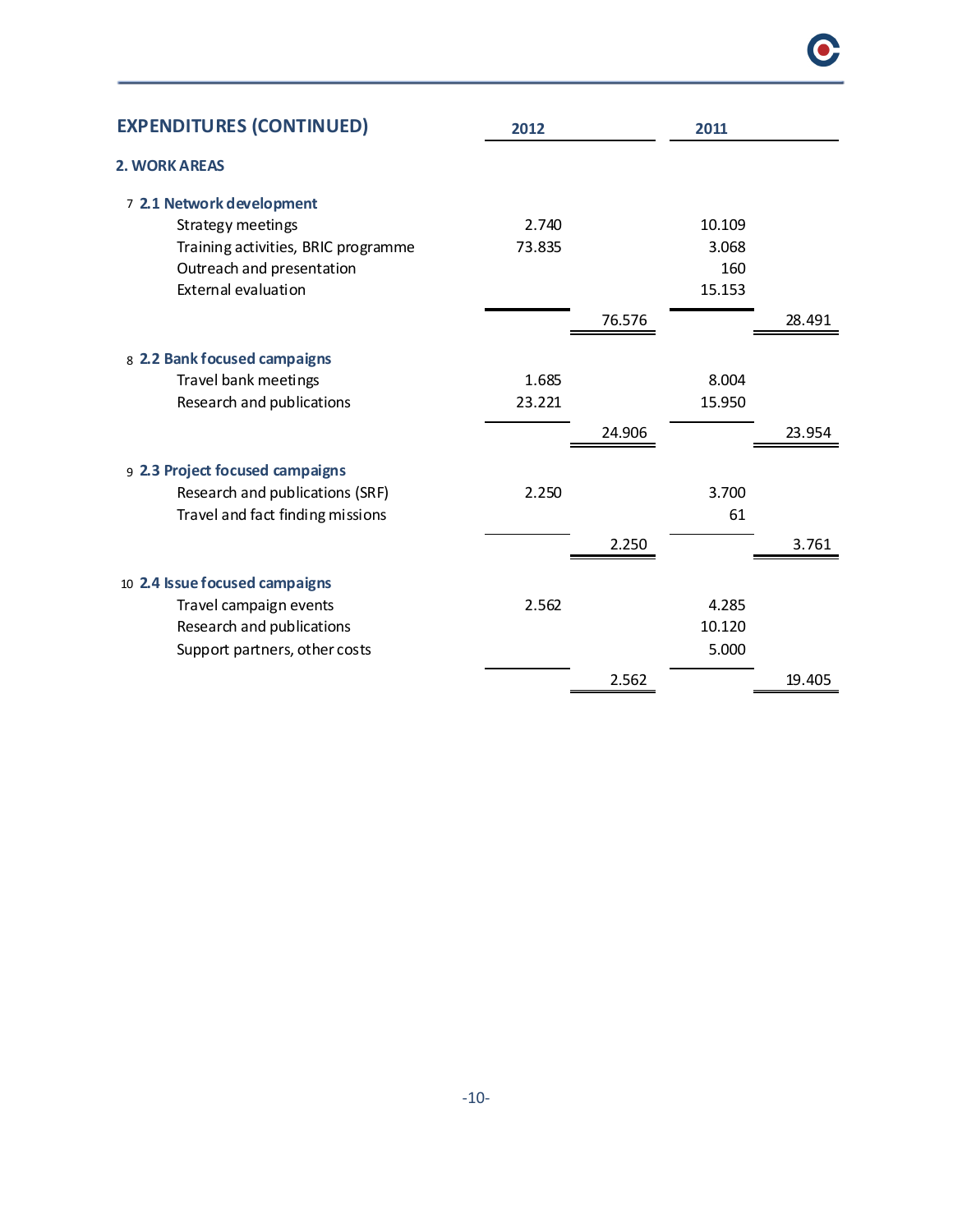### **6 BREAKDOWN OF EXPENDITURES BY GRANT MAKER**

In 2012 BankTrack received financial support from five different funders (including grants received earlier and used in 2012). Support was provided both for core operating costs as well as specific research and other projects. In addition, we received income from a number of other sources, primarily membership fees. The following pages provide a breakdown of expenditures as they were covered in the budget of our respective funders.

### **CHARLES STEWART MOTT FOUNDATION**

| Contract period<br>Budget, according to contract | Jan 1st 2011 - Dec 31st 2012<br>US\$ 200.000 |        |               |        |
|--------------------------------------------------|----------------------------------------------|--------|---------------|--------|
|                                                  | <b>Result</b>                                |        | <b>Budget</b> |        |
| <b>INCOME</b>                                    |                                              |        |               |        |
| CS Mott Foundation advance 2011                  | 70.976                                       |        | 14.416        |        |
| CS Mott Foundation 2012                          | 19.600                                       |        | 76.160        |        |
|                                                  |                                              | 90.575 |               | 90.576 |
| <b>EXPENDITURES</b>                              |                                              |        |               |        |
| <b>Staff costs</b>                               |                                              |        |               |        |
|                                                  | 65.074                                       |        | 64.655        |        |
|                                                  |                                              | 65.074 |               | 64.655 |
| <b>Secretariat</b>                               |                                              |        |               |        |
| overhead                                         | 22.762                                       |        | 19.100        |        |
|                                                  |                                              | 22.762 |               | 19.100 |
| <b>Network development</b>                       |                                              |        |               |        |
| Strategy meeting                                 | 2.740                                        |        | 6.000         |        |
|                                                  |                                              | 2.740  |               | 6.000  |
| <b>Unforeseen</b>                                |                                              |        | 821           |        |
|                                                  |                                              |        |               | 821    |
|                                                  |                                              | 90.575 |               | 90.576 |
| <b>Balance 31/12/2012</b>                        |                                              |        |               |        |
|                                                  |                                              |        |               |        |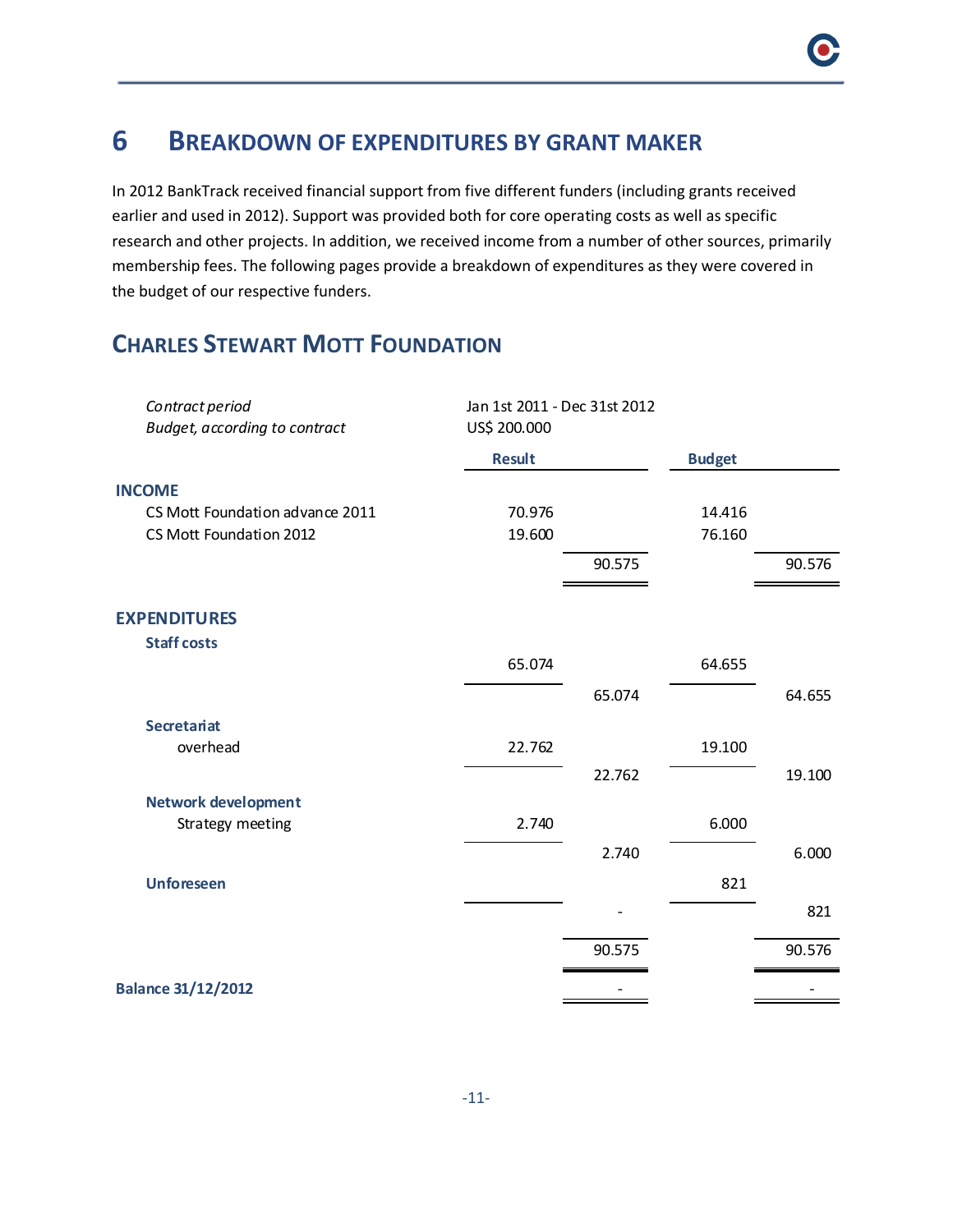# **SIGRID RAUSING TRUST**

| Contract period<br>Budget, according to contract | March 1st 2010 until February 28, 2013<br>£ 195.000 (£ 65.000 per year) |        |               |        |
|--------------------------------------------------|-------------------------------------------------------------------------|--------|---------------|--------|
|                                                  | <b>Result</b>                                                           |        | <b>Budget</b> |        |
| <b>INCOME</b>                                    |                                                                         |        |               |        |
| Transfer from previous year                      |                                                                         | 12.044 |               | 12.044 |
| Sigrid Rausing Trust 2012                        |                                                                         | 76.784 |               | 76.683 |
|                                                  |                                                                         | 88.828 |               | 88.727 |
| <b>EXPENDITURES</b>                              |                                                                         |        |               |        |
| <b>Staff costs</b>                               |                                                                         |        |               |        |
|                                                  | 60.767                                                                  |        | 65.000        |        |
|                                                  |                                                                         | 60.767 |               | 65.000 |
| <b>Secretariat</b>                               |                                                                         |        |               |        |
| Overhead                                         | 10.652                                                                  |        | 15.100        |        |
| Translations                                     |                                                                         |        | 2.000         |        |
|                                                  |                                                                         | 10.652 |               | 17.100 |
| <b>Network development</b>                       |                                                                         |        |               |        |
| Network development                              |                                                                         |        | 4.000         |        |
|                                                  |                                                                         |        |               | 4.000  |
| <b>Bank focused campaigns</b>                    |                                                                         |        |               |        |
| travel bank meetings                             | 1.685                                                                   |        | 2.000         |        |
| Research and publications                        | 2.250                                                                   |        |               |        |
|                                                  |                                                                         | 3.935  |               | 2.000  |
| <b>Project focused campaigns</b>                 |                                                                         |        |               |        |
| Travel / fact finding missions                   |                                                                         |        | 700           |        |
|                                                  |                                                                         |        |               | 700    |
| <b>Issue focused campaigns</b>                   |                                                                         |        |               |        |
| Travel campaign events                           | 1.462                                                                   |        |               |        |
|                                                  |                                                                         | 1.462  |               |        |
| unforeseen                                       |                                                                         |        |               | 27     |
|                                                  |                                                                         |        |               |        |
|                                                  |                                                                         | 76.817 |               | 88.827 |
| <b>Balance 31/12/2012</b>                        |                                                                         | 12.011 |               |        |
|                                                  |                                                                         |        |               |        |
| <b>Reservations</b>                              |                                                                         |        |               |        |
| Sigrid Rausing Trust 2013                        | 12.011                                                                  |        |               |        |
|                                                  |                                                                         | 12.011 |               |        |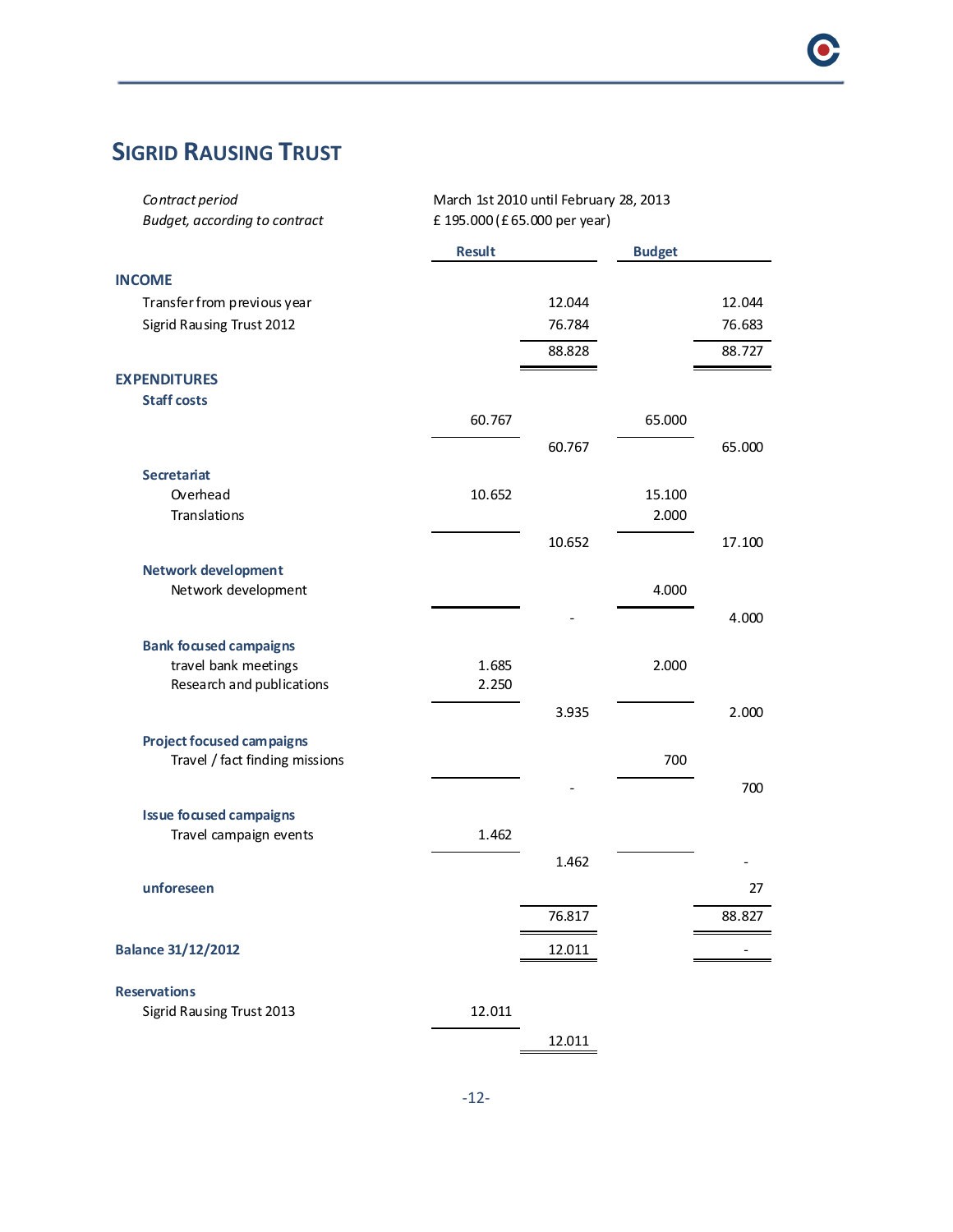### **OXFAM NOVIB**

| Contract period                  | January 1, 2012 until December 31th, 2014 |         |               |         |
|----------------------------------|-------------------------------------------|---------|---------------|---------|
| Budget, according to contract    | 390.000<br>€                              |         |               |         |
|                                  | <b>Result</b>                             |         | <b>Budget</b> |         |
| <b>INCOME</b>                    |                                           |         |               |         |
| Oxfam Novib 2012                 | 130.000                                   |         | 130.000       |         |
|                                  |                                           | 130.000 |               | 130.000 |
| <b>EXPENDITURES</b>              |                                           |         |               |         |
| <b>Staff costs</b>               |                                           |         |               |         |
|                                  | 90.605                                    |         | 100.066       |         |
|                                  |                                           | 90.605  |               | 100.066 |
| <b>Secretariat</b>               |                                           |         |               |         |
| Overhead                         | 9.186                                     |         | 22.200        |         |
|                                  |                                           | 9.186   |               | 22.200  |
| <b>Network development</b>       |                                           |         |               |         |
| New membership outreach          |                                           |         | 400           |         |
|                                  |                                           |         |               | 400     |
| <b>Project focused campaigns</b> |                                           |         |               |         |
| Travel / fact finding missions   |                                           |         | 4.100         |         |
| Research and publications        |                                           |         | 670           |         |
| Others                           |                                           |         | 2.500         |         |
|                                  |                                           |         |               | 7.270   |
| <b>Issue focused campaigns</b>   |                                           |         |               |         |
| travel campaign events           | 1.100                                     |         |               |         |
|                                  |                                           | 1.100   |               |         |
| <b>Unforeseen</b>                |                                           |         |               | 64      |
|                                  |                                           | 100.891 |               | 130.000 |
|                                  |                                           |         |               |         |
| <b>Balance 31/12/2012</b>        |                                           | 29.109  |               |         |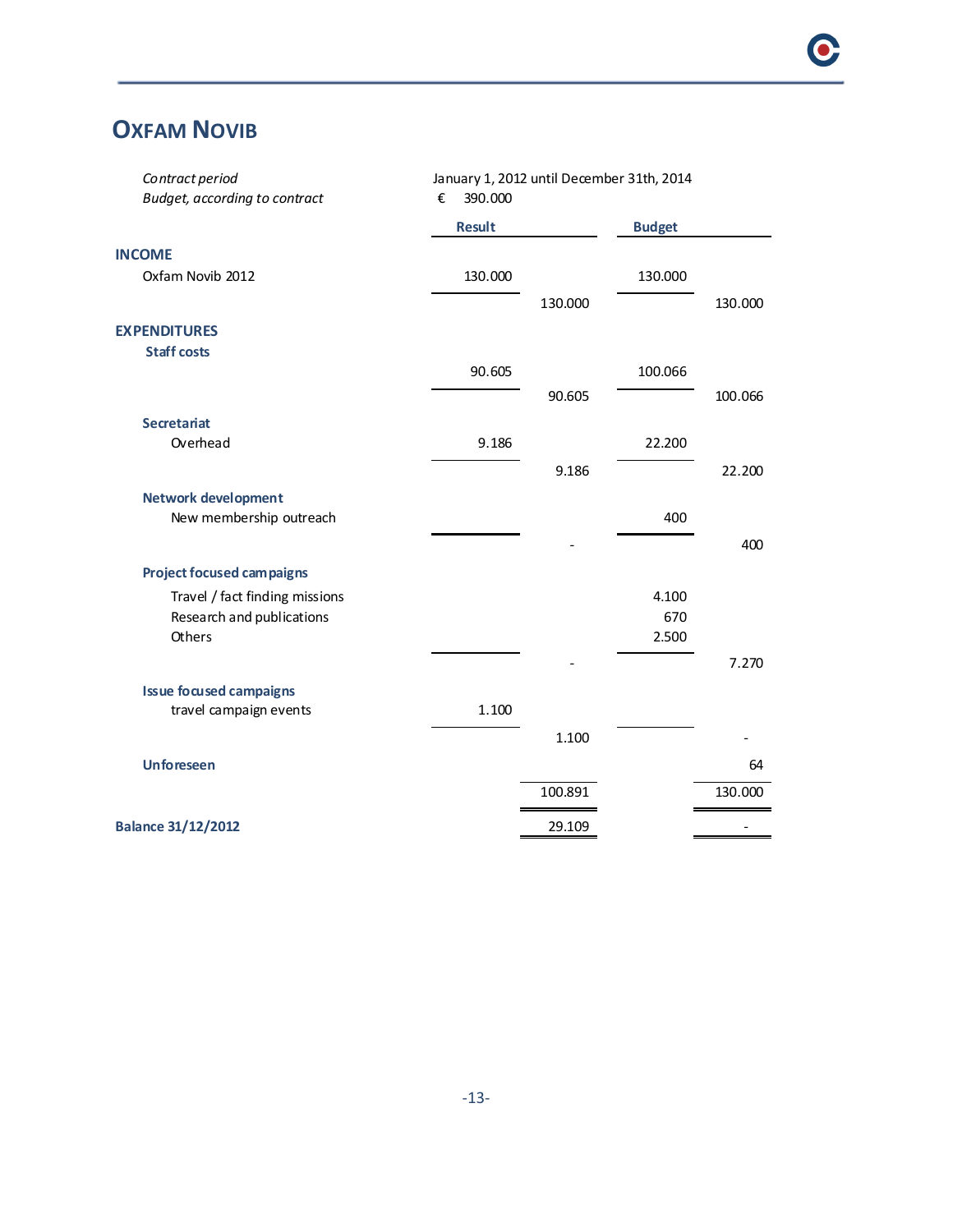### **ADESSIUM FOUNDATION**

| Contract period<br>Budget, according to contract | January 1st, 2012 until December 31st, 2012<br>€ 100.000 |         |               |         |  |
|--------------------------------------------------|----------------------------------------------------------|---------|---------------|---------|--|
|                                                  | <b>Result</b>                                            |         | <b>Budget</b> |         |  |
| <b>INCOME</b>                                    |                                                          |         |               |         |  |
| Adessium 2012                                    | 100.000                                                  |         | 100.000       |         |  |
|                                                  |                                                          | 100.000 |               | 100.000 |  |
| <b>EXPENDITURES</b><br><b>Staff costs</b>        |                                                          |         |               |         |  |
|                                                  | 21.381                                                   |         | 18.760        |         |  |
|                                                  |                                                          | 21.381  |               | 18.760  |  |
| <b>Secretariat</b><br>Translations               | 1.364                                                    |         | 2.400         |         |  |
|                                                  |                                                          | 1.364   |               | 2.400   |  |
| <b>Network development</b>                       |                                                          |         |               |         |  |
| Training activities<br>(BRIC programme)          | 58.835                                                   |         | 51.100        |         |  |
|                                                  |                                                          | 58.835  |               | 51.100  |  |
| <b>Bank focused campaigns</b>                    |                                                          |         |               |         |  |
| Research and publications                        | 18.421                                                   |         | 25.885        |         |  |
|                                                  |                                                          | 18.421  |               | 25.885  |  |
| <b>Project evaluation</b>                        |                                                          |         |               | 1.200   |  |
| <b>Unforeseen</b>                                |                                                          |         |               | 655     |  |
|                                                  |                                                          | 100.000 |               | 100.000 |  |
| <b>Balance 31/12/2012</b>                        |                                                          | ۰       |               |         |  |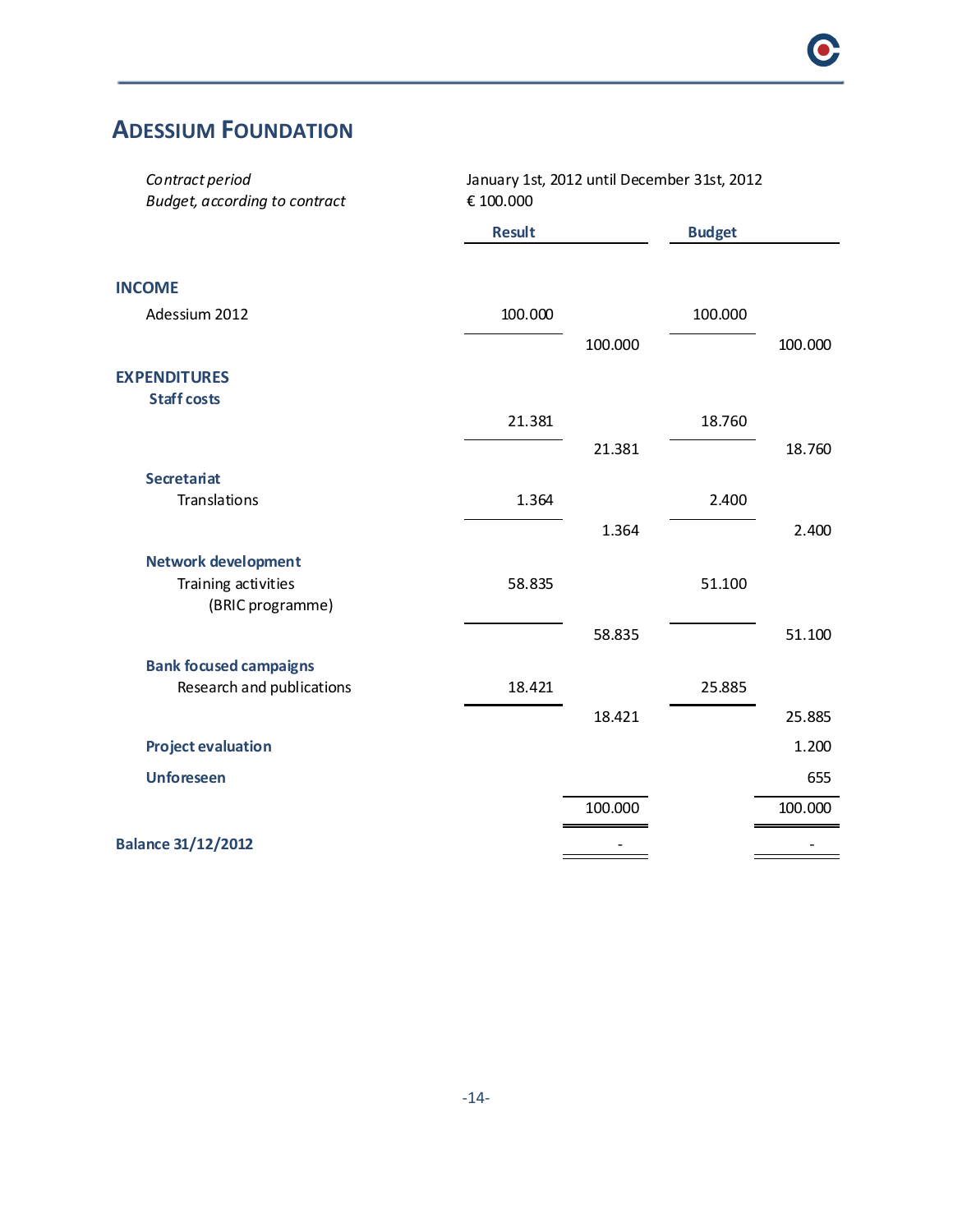### **JMG FOUNDATION**

| Contract period<br><b>Budget, according to contract</b> | unspecified<br>€ 38.700 |        |                |        |
|---------------------------------------------------------|-------------------------|--------|----------------|--------|
|                                                         | <b>Result</b>           |        | <b>Budget</b>  |        |
| <b>INCOME</b>                                           |                         |        |                |        |
| Transfer from previous year                             | 32.511                  |        | 32.511         |        |
|                                                         |                         | 32.511 |                | 32.511 |
| <b>EXPENDITURES</b>                                     |                         |        |                |        |
| <b>Staff costs</b>                                      |                         |        |                |        |
|                                                         | 5.500                   |        | 5.500          |        |
|                                                         |                         | 5.500  |                | 5.500  |
| <b>Network development</b>                              |                         |        |                |        |
| Training activities                                     | 15.000                  |        | 9.400          |        |
| (BRIC programme)                                        |                         |        |                |        |
|                                                         |                         | 15.000 |                | 9.400  |
| <b>Bank focused campaigns</b>                           |                         |        |                |        |
| Research and publications                               | 4.800                   |        | 9.000          |        |
| Translations                                            |                         |        | 1.211          |        |
|                                                         |                         | 4.800  |                | 10.211 |
| <b>Project focused campaigns</b>                        |                         |        |                |        |
| Travel / fact finding missions                          |                         |        | 3.900          |        |
| Research and publications<br>Project campaigns other    |                         |        | 2.000<br>1.500 |        |
|                                                         |                         |        |                |        |
|                                                         |                         |        |                | 7.400  |
|                                                         |                         | 25.300 |                | 32.511 |
| <b>Balance 31/12/2012</b>                               |                         | 7.211  |                |        |
| <b>Reservations</b>                                     |                         |        |                |        |
| JMG foundation 2013                                     | 7.211                   |        |                |        |
|                                                         |                         | 7.211  |                |        |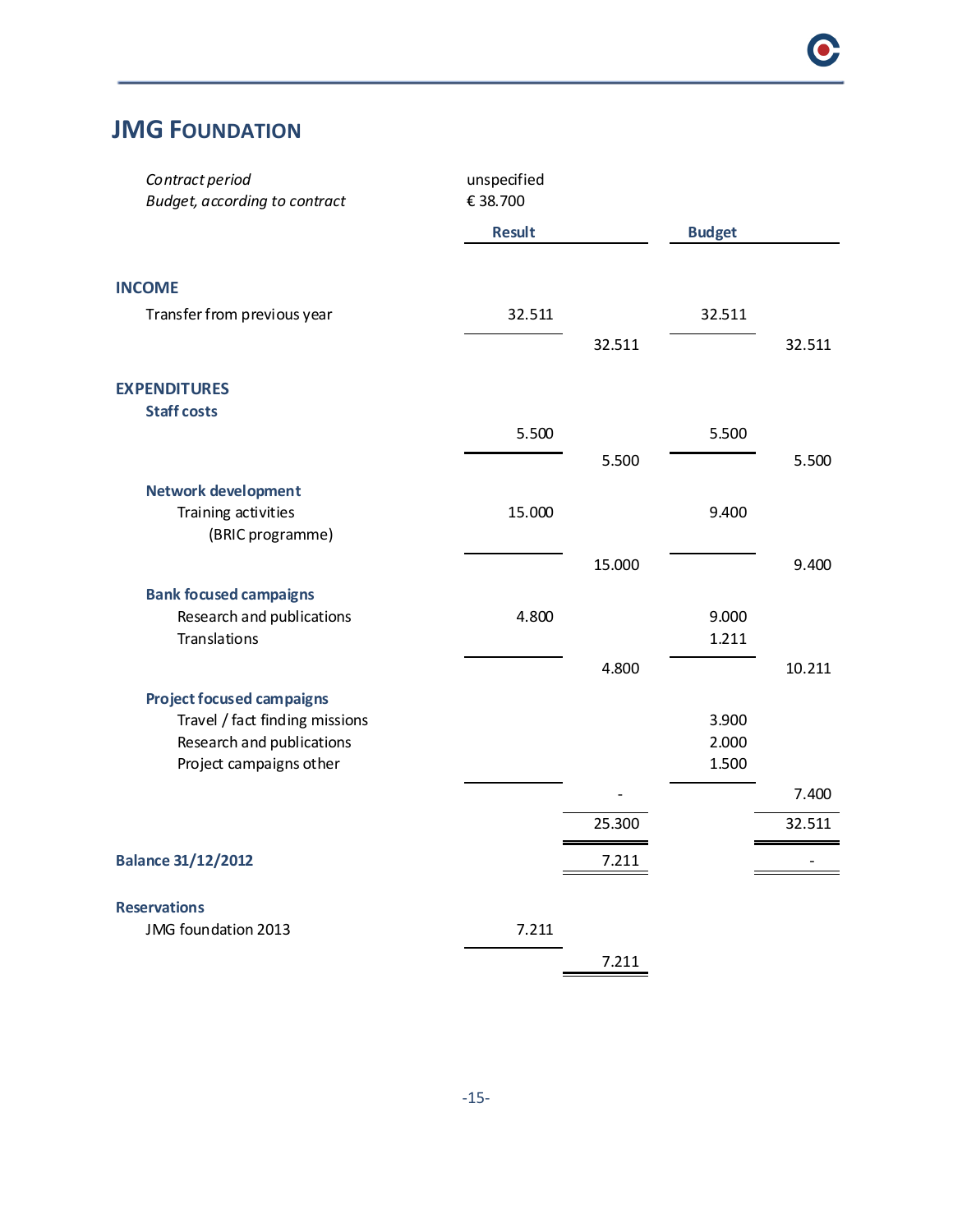### **NON-EARMARKED INCOME AND OWN RESOURCES**

|                           | <b>Result</b> | <b>Budget</b> |
|---------------------------|---------------|---------------|
| <b>INCOME</b>             |               |               |
| Member support, fees      | 10.700        | 7.000         |
| Interest earnings         | 5.610         | 4.000         |
| Income other              | 75            |               |
|                           | 16.385        | 11.000        |
| <b>EXPENDITURES</b>       |               |               |
|                           | -             |               |
| <b>Balance 31/12/2012</b> | 16.385        | 11.000        |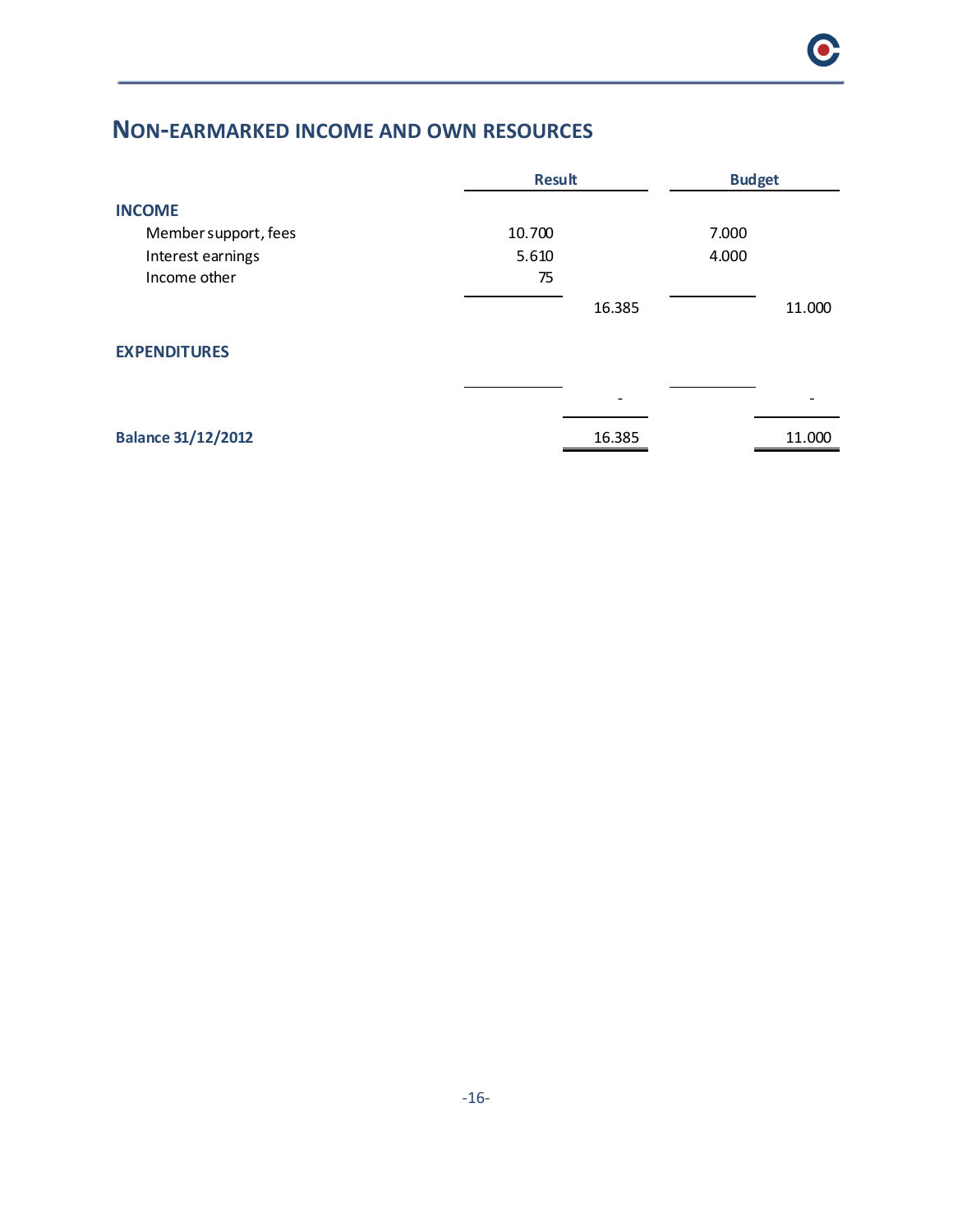### **AUDITOR STATEMENT**

In paper version of report

 $\bullet$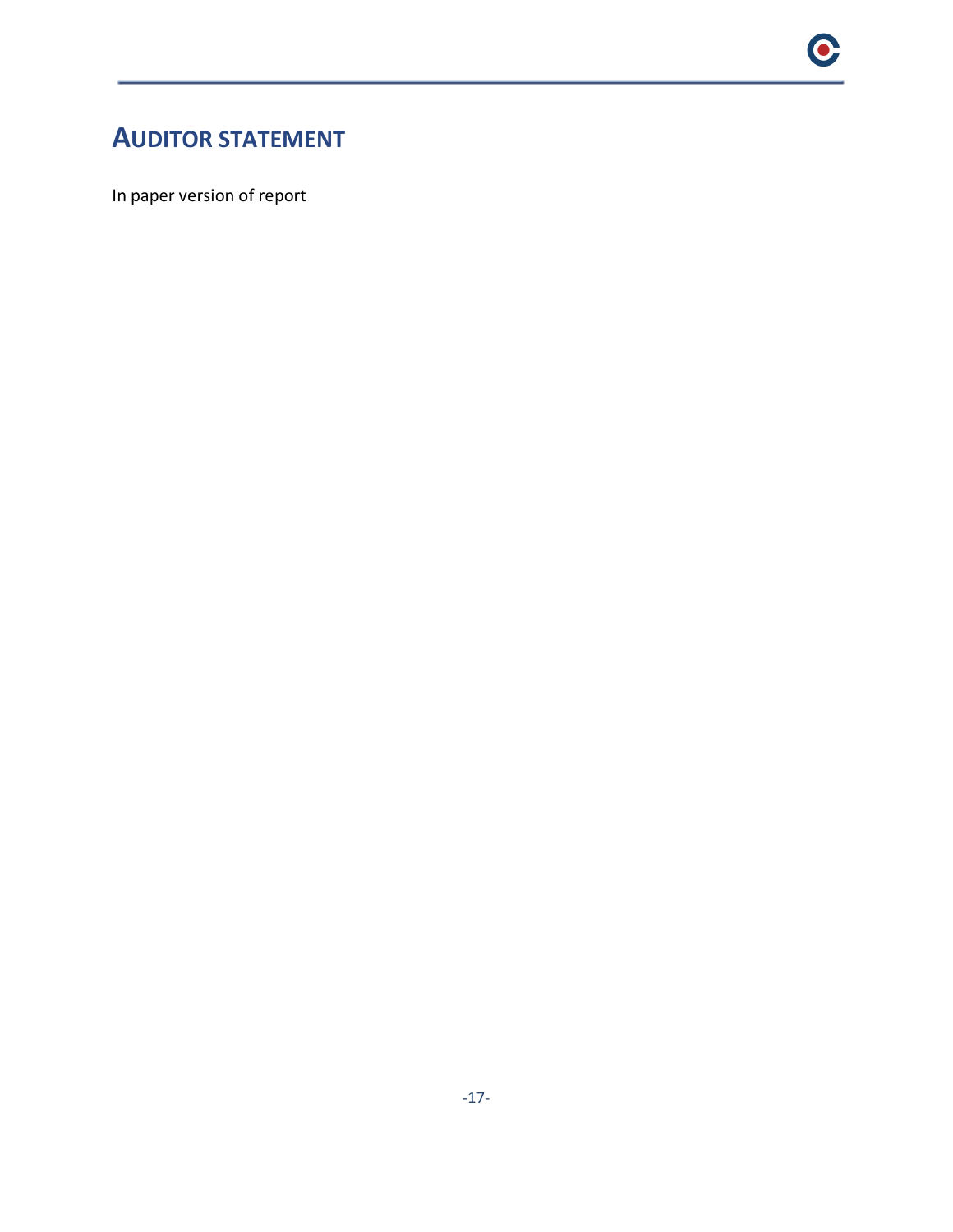### **ANNEX 1 BUDGET 2012, AS COVERED BY GRANT MAKER**

The tables on the next pages provide an overview of how the work budget for 2012 was covered by the contributions per grant maker. Please note that the format of our work budget over 2012 has been adapted from previous versions sent to funders, this to achieve compatibility with the budget format that we will use from 2013 onwards.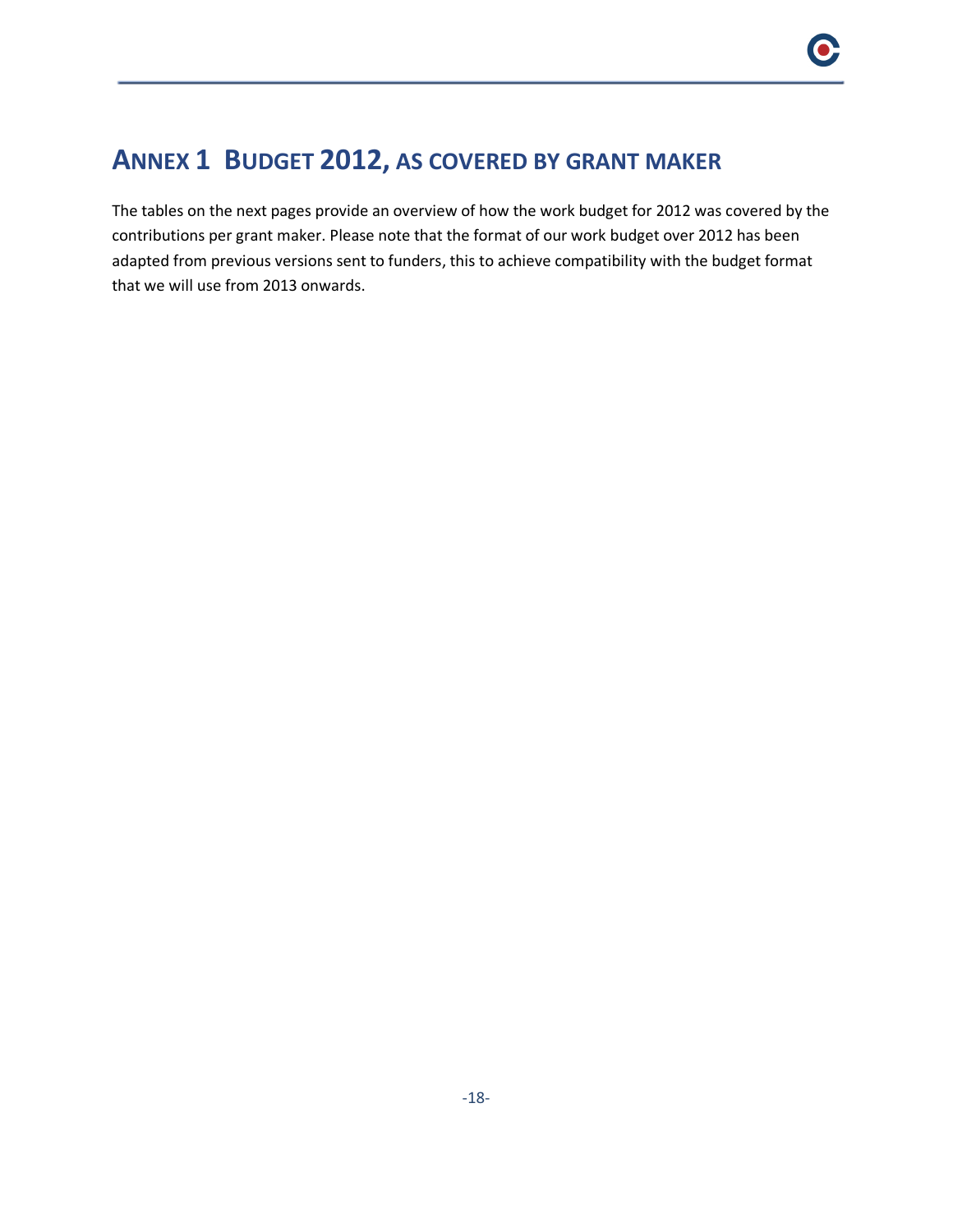| TIST<br><b>EXPENDITURES</b>                                | <b>Joshna</b>    | ique            |            | <b>CHANGIN</b><br><b>Jespin Hours</b> |               | <b>Manufacture Report</b>         | <b>COVERAGE BY FUNDER</b><br><b>CAP SIAON ULEXO</b> | <b>Halburg Bridge</b> | <b>Tesping Out</b><br>ore Buishers | <b>OK</b> SONT |        | <b>Report Follows</b> | 3 Ump<br>oka umsep |
|------------------------------------------------------------|------------------|-----------------|------------|---------------------------------------|---------------|-----------------------------------|-----------------------------------------------------|-----------------------|------------------------------------|----------------|--------|-----------------------|--------------------|
|                                                            | euro             | euro            | euro       |                                       | euro          |                                   | euro                                                |                       | euro                               |                | euro   |                       | euro               |
| <b>ORGANISATION</b>                                        |                  |                 |            |                                       |               |                                   |                                                     |                       |                                    |                |        |                       |                    |
|                                                            |                  |                 |            |                                       |               |                                   |                                                     |                       |                                    |                |        |                       |                    |
| salary costs                                               |                  | 81.634          | 26.044     | 26.000                                | 26.044        | 24.454                            | 12.923                                              |                       |                                    |                |        | 18.581                |                    |
| operations manager (WP)<br>coordinator (director) JF       | 81.011<br>43.820 | 34.620          | 17.528     | 14.200                                | 17528         | 13.420                            | 8.764                                               | 12.600<br>7.000       |                                    |                | 16.000 |                       |                    |
| communication officer (BJ)                                 | 39.496           | 28.648          | 15.798     | 11.000                                | 15.798        | 11.648                            | 7.900                                               | 6.000                 |                                    |                |        |                       |                    |
| communication officer (RB))                                |                  | 4.529           |            | 4.529                                 |               |                                   |                                                     |                       |                                    |                |        |                       |                    |
| campaign assistant (JS)                                    | 38.085           | 32.406          |            |                                       | 14.912        | 11.106                            | 14.913                                              | 13.000                | 5.500                              | 5.500          | 2.760  | 2.800                 |                    |
| financial & office assistant (RVV)                         | 10.569           | 12.486          | 5.285      | 9.345                                 | 5.284         | 3.141                             |                                                     |                       |                                    |                |        |                       |                    |
| dimate campaign coordinator (YL)<br>salary cost sall staff | 31.000           | 1.765<br>36.800 |            |                                       | 14.500        | 20.300<br>$\overline{\mathbf{g}}$ | 14.500                                              | 16.500<br>862         |                                    |                |        |                       | 2.000              |
| total salary costs                                         | 3.981<br>ম       | 232.888         | 64.655     | 65.074                                | 94.066        | 84.972                            | 59.000                                              | 55.962                | 5.500                              | 5.500          | 18.760 | 21.381                | 2.000              |
| 1.2 other staff costs                                      |                  |                 |            |                                       |               |                                   |                                                     |                       |                                    |                |        |                       |                    |
| staff commuting                                            | 12.000           | 9.610           |            |                                       | 6.000         | 4.805                             | 6.000                                               | 508 <sup>+</sup>      |                                    |                |        |                       |                    |
| training, education & coaching                             | 3.000            | 1.368           |            | 88                                    | 1.500         |                                   | 1.500                                               | 684                   |                                    |                |        |                       |                    |
| volunteers, trainees                                       | 2.400            |                 |            |                                       |               |                                   |                                                     |                       |                                    |                |        |                       | 2.400              |
| staff cost, other                                          | 1.800            | 828             |            |                                       |               | 828                               | 1.800                                               |                       |                                    |                |        |                       |                    |
| total staff casts                                          | 9.200            | 11.806          | 0          | 684                                   | 7.500         | £633                              | 9.300                                               | 5.489                 | 0                                  | 0              | ο      | 0                     | 2.400              |
| secretariat<br>$\overline{13}$                             |                  |                 |            |                                       |               |                                   |                                                     |                       |                                    |                |        |                       |                    |
| housing costs                                              | 12.000           | 10.761          | 4.000      | 3.500                                 | 4.000         | 3.761                             | 4.000                                               | 3.501                 |                                    |                |        |                       |                    |
| insurances                                                 | 300              | 192             | 300        | 7.715                                 |               | 4.958                             |                                                     | 4.500                 |                                    |                |        |                       |                    |
| communication costs, hosting                               | 5.200            | 3.909           | 1.000      |                                       | 1.200         |                                   | 1.000                                               |                       |                                    |                |        |                       | 2.000              |
| supplies                                                   | 3.000            | 1.756           | 1.000      |                                       |               |                                   | 1.000                                               |                       |                                    |                |        |                       |                    |
| copy, printing                                             | 1.600            | 586             | 800        |                                       | 800           |                                   |                                                     |                       |                                    |                |        |                       |                    |
| representation costs<br>documentation                      | 1.800<br>600     | 749<br>750      |            |                                       | 1.000<br>600  |                                   | $\overline{80}$                                     |                       |                                    |                |        |                       |                    |
| other secretariat costs                                    | 1.200            | 251             | 400        |                                       | 400           |                                   | $rac{1}{2}$                                         |                       |                                    |                |        |                       |                    |
| travel staff                                               | 5.000            | 1.894           | 1.800      |                                       | 2.400         |                                   | 008                                                 |                       |                                    |                |        |                       |                    |
| translation                                                | 7.611            | 1.364           |            |                                       |               |                                   | 2.000                                               |                       | 1.211                              |                | 2.400  | 1.364                 |                    |
| ext writing                                                | 2.000            |                 | 600        |                                       |               |                                   |                                                     |                       |                                    |                |        |                       | 2.000              |
| IT, website and design                                     | 12.000           | 8.797           | 5.000      | 7.863                                 | 6.000         | 467                               | 1.000                                               | 467                   |                                    |                |        |                       |                    |
| bookkeeping and salary admin                               | 4.000            | 4.480           | 1.500      | 3.000                                 | 1.500         |                                   | 1.000                                               | 1.500                 |                                    |                |        |                       |                    |
| auditor                                                    | 3.000            | 1.910           | 1.000      |                                       | 1.000         |                                   | 1.000                                               |                       |                                    |                |        |                       |                    |
| egal advice                                                |                  | 2.314           |            |                                       |               |                                   |                                                     |                       |                                    |                |        |                       |                    |
| bank costs                                                 | 500              | 427             | 500        |                                       |               |                                   |                                                     |                       |                                    |                |        |                       |                    |
| depreciation equipment                                     | 2.800<br>2.311   | 2.455<br>42.595 | 1.200      | 22.077                                | 800<br>20.700 | 9.186                             | 800<br>13.800                                       | 9.968                 | 1.21                               |                |        |                       |                    |
| total secretariat                                          |                  |                 | $19.100\,$ |                                       |               |                                   |                                                     |                       |                                    |                | 2.400  | 1.364                 | 5.400              |

 $\bullet$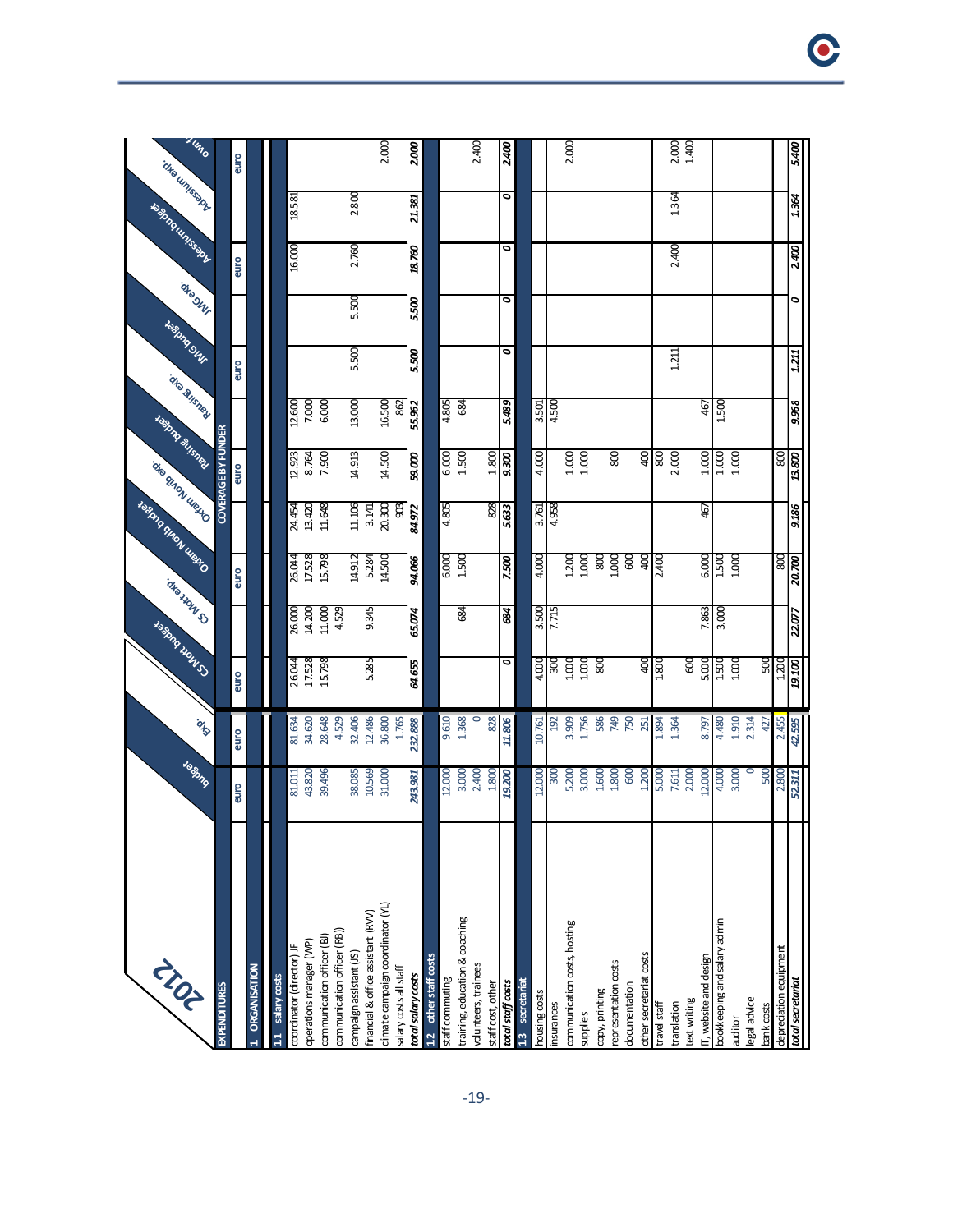| NR                                                    | Jagne         | in 10   |                         | <b>DISTRICTION</b> | <b>GRAND</b> | <b>CERTIFICATION RESIDENCE</b> | <b>DED TIMON LIBERTY</b>  | February 1976 | ido Busines | <b>CAP DWF</b><br><b>ASSISTENCE</b> |         | <b>REGISTERATION</b> | uno<br>Top United Pt. |
|-------------------------------------------------------|---------------|---------|-------------------------|--------------------|--------------|--------------------------------|---------------------------|---------------|-------------|-------------------------------------|---------|----------------------|-----------------------|
| <b>BARTITURES</b>                                     |               |         |                         |                    |              |                                | <b>COVERAGE BY FUNDER</b> |               |             |                                     |         |                      |                       |
|                                                       | euro          | euro    | euro                    |                    | <b>euro</b>  |                                | euro                      |               | euro        |                                     | euro    |                      | ellio                 |
| <b>WORKAREAS</b>                                      |               |         |                         |                    |              |                                |                           |               |             |                                     |         |                      |                       |
| 21 network development                                |               |         |                         |                    |              |                                |                           |               |             |                                     |         |                      |                       |
| networkstrategy meetings                              | 6.000         | 2.740   | ගෙ                      | 2740               |              |                                |                           |               |             |                                     |         |                      |                       |
| training adivities, BRCprogramme                      | 00500         | 73.835  |                         |                    |              |                                |                           |               | 9.400       | 15.000                              | 51.100  | 58.835               |                       |
| campaignsupportmenters                                |               |         |                         |                    |              |                                |                           |               |             |                                     |         |                      |                       |
| retworkdevelopment other<br>outreach and presentation | 1800<br>10000 |         |                         |                    | g            |                                | 4.000                     |               |             |                                     |         |                      | ਰ<br>ਬੂ ਬੂ            |
| total retwork development                             | 78300         | 76.576  | 600                     | 2740               | ₿            | ०                              | 400                       | ०             | 9400        | 1500                                | 51.100  | ۰                    | 7400                  |
| Bank focused campaigns<br>$\overline{2}$              |               |         |                         |                    |              |                                |                           |               |             |                                     |         |                      |                       |
| travel bank meetings and events                       | 2000          | 1.685   |                         |                    |              |                                | 2.00                      | 1685          |             |                                     |         |                      |                       |
| research and publications                             | 34,885        | 23.221  |                         |                    |              |                                |                           |               | 9.00        | 4.800                               | 25.885  | 18421                |                       |
| bank focused campaign other                           | 200           |         |                         |                    |              |                                |                           |               |             |                                     |         |                      | 2.CC                  |
| total bank manitoring                                 | 38.885        | 24,906  | ब                       | ०                  | ०            |                                | $\overline{200}$          | 1685          | ായ          | 4800                                | 25.885  | 18.421               | αα                    |
| 23 Project focused campaigns                          |               |         |                         |                    |              |                                |                           |               |             |                                     |         |                      |                       |
| travel / fact finding missions                        | 8700          |         |                         |                    | <b>aut</b>   |                                | ह                         |               | 3.900       |                                     |         |                      |                       |
| research and publications (SRF)                       | 4.000         | 2.250   |                         |                    | ଞ            |                                |                           | 2250          | 2.000       |                                     |         |                      | 1.330                 |
| project focus campaigns other                         | 4.00          |         |                         |                    | 250          |                                |                           |               | 150         |                                     |         |                      |                       |
| total project campaign                                | 16700         | 2250    | ०                       | ο                  | 7.ZR         | ο                              | ष्ठ                       | 2250          | <b>CDFZ</b> | ō                                   | ०       | ۰                    | 1330                  |
| issue focused campai<br>$\overline{a}$                |               |         |                         |                    |              |                                |                           |               |             |                                     |         |                      |                       |
| travel for campaign events                            | 4.000         | 2.52    |                         |                    |              | αrτ                            |                           | 142           |             |                                     |         |                      | $4\Omega$             |
| research and publications                             | 4.00C         |         |                         |                    |              |                                |                           |               |             |                                     |         |                      | 4.00                  |
| isuefocus campaigns other                             | 200           |         |                         |                    |              |                                |                           |               |             |                                     |         |                      | 200                   |
| total faus programmes                                 | 10000         | 252     | ०                       | ο                  | ब            | 1.IOO                          | ब                         | 142           | o           | o                                   | ब       | O                    | aaaa                  |
| EVALUATION UNFORESEEN<br>69                           |               |         |                         |                    |              |                                |                           |               |             |                                     |         |                      |                       |
| unforeseen, exchange correction                       | 1567          |         | $\overline{\mathbf{z}}$ |                    | ন্ত          |                                | R                         |               |             |                                     | ₩       |                      |                       |
| evaluation                                            | 120           |         |                         |                    |              |                                |                           |               |             |                                     | 1.200   |                      |                       |
| total evaluation urforeseen                           | 2767          | O       | Ø                       | ۰                  | g            | O                              | R                         | ۰             | ۰           | ۰                                   | 185     | ۰                    | 0                     |
| <b>Tack BLDGET</b>                                    | 462144        | 398,588 | 90576                   | 90575              | 130000       | 100.891                        | 88.827                    | 76817         | 32.511      | 25.300                              | 100.000 | 100.000              | 30.530                |
|                                                       |               |         |                         |                    |              |                                |                           |               |             |                                     |         |                      |                       |